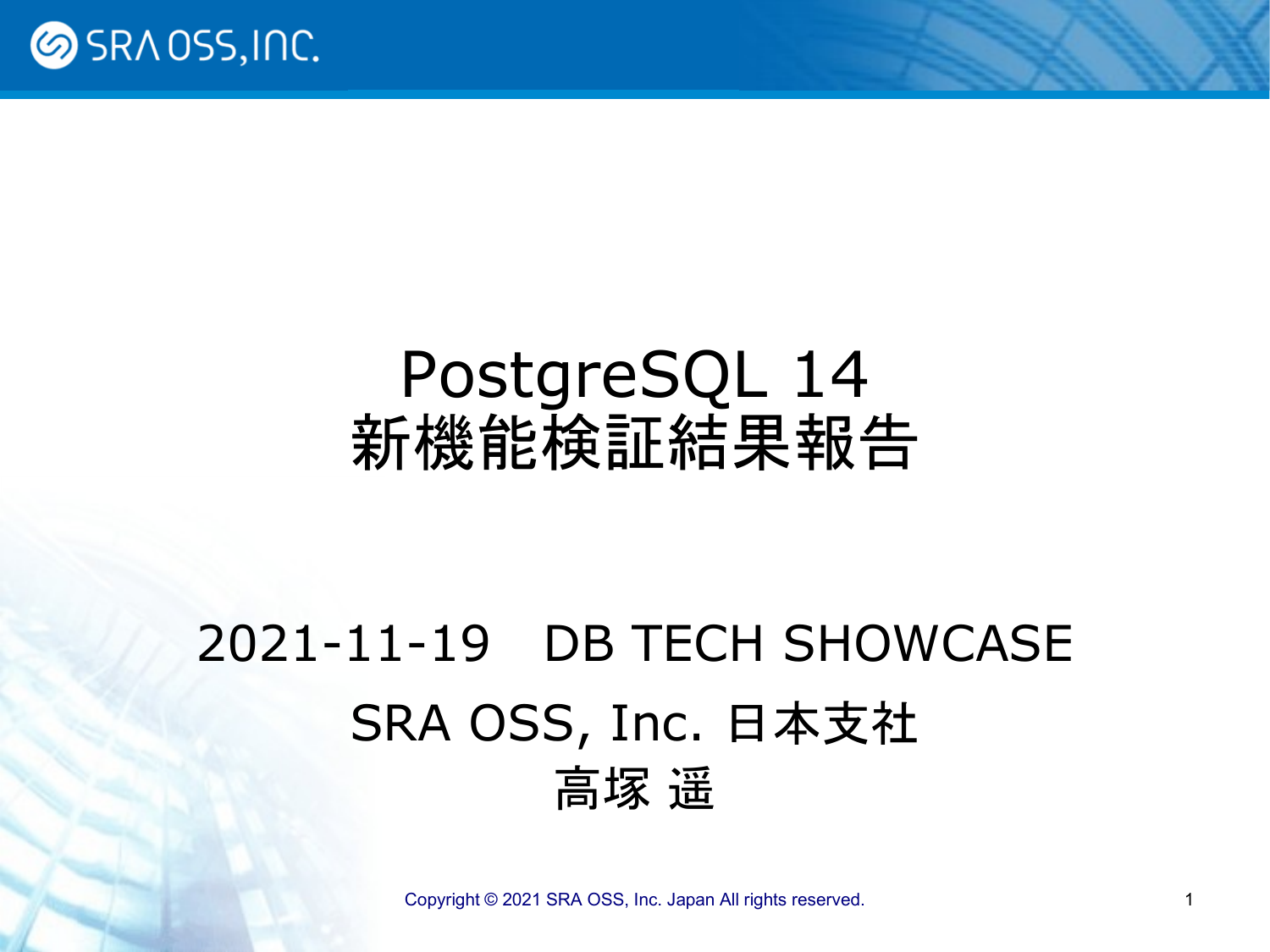

#### 講演の概要:

■ 2021年9月30日リリース

PostgreSQL 14

の新機能や性能向上を 解説

- 動作検証結果を報告
- 非互換の点についても 説明

講演者:

- 高塚 遥
- 普段は ヘルプデスク、 コンサルティングなど、 PostgreSQLの支援業務 を各種手掛ける
- (特非)日本PostgreSQL ユーザ会 理事

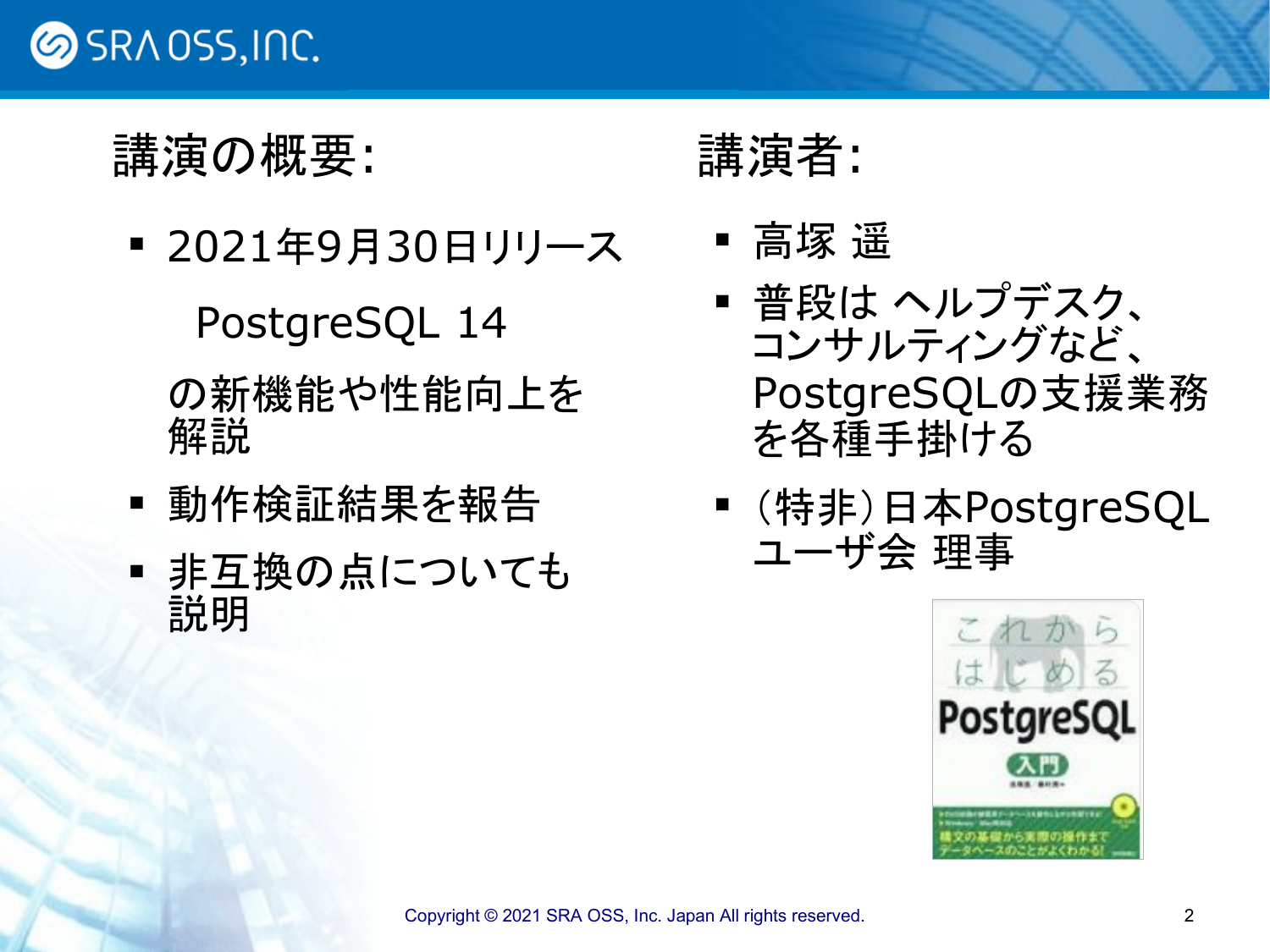## PostgreSQL について

- 多機能リレーショナルデータベース(RDB)
	- 豊富な商用RDB 置き換え実績
- 長い歴史を持つ
	- 1980年代のPOSTGRES、 1996年 PostgreSQL 6.0
- BSDタイプの PostgreSQLライセンス
- 1社主導でないオープンソースソフトウェア
	- 主要開発者・開発管理者が各PostgreSQLビジネス企業に所属

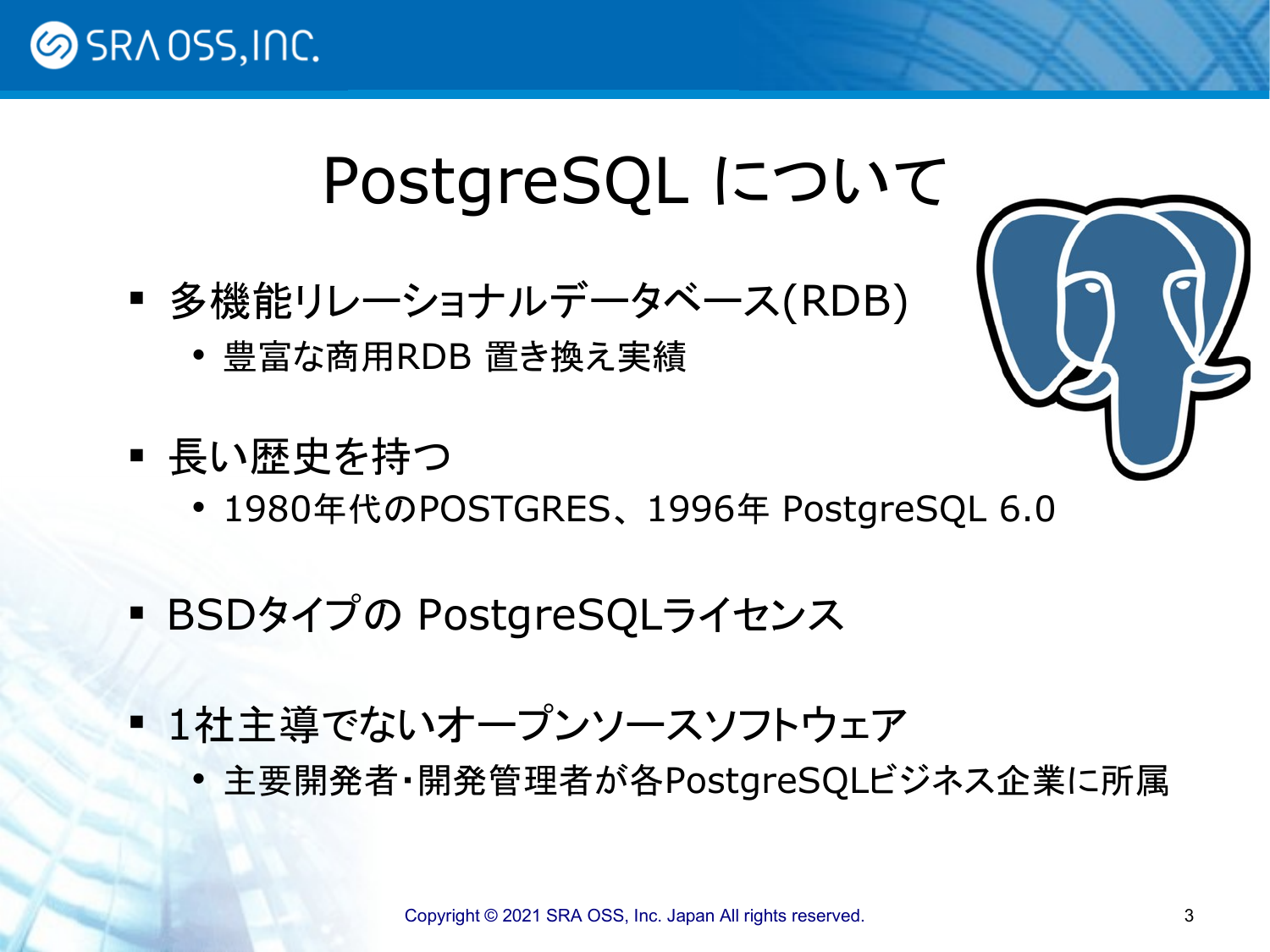

Copyright (C) 2021 SRA OSS, Inc. Japan All rights reserved.



### これまでのリリース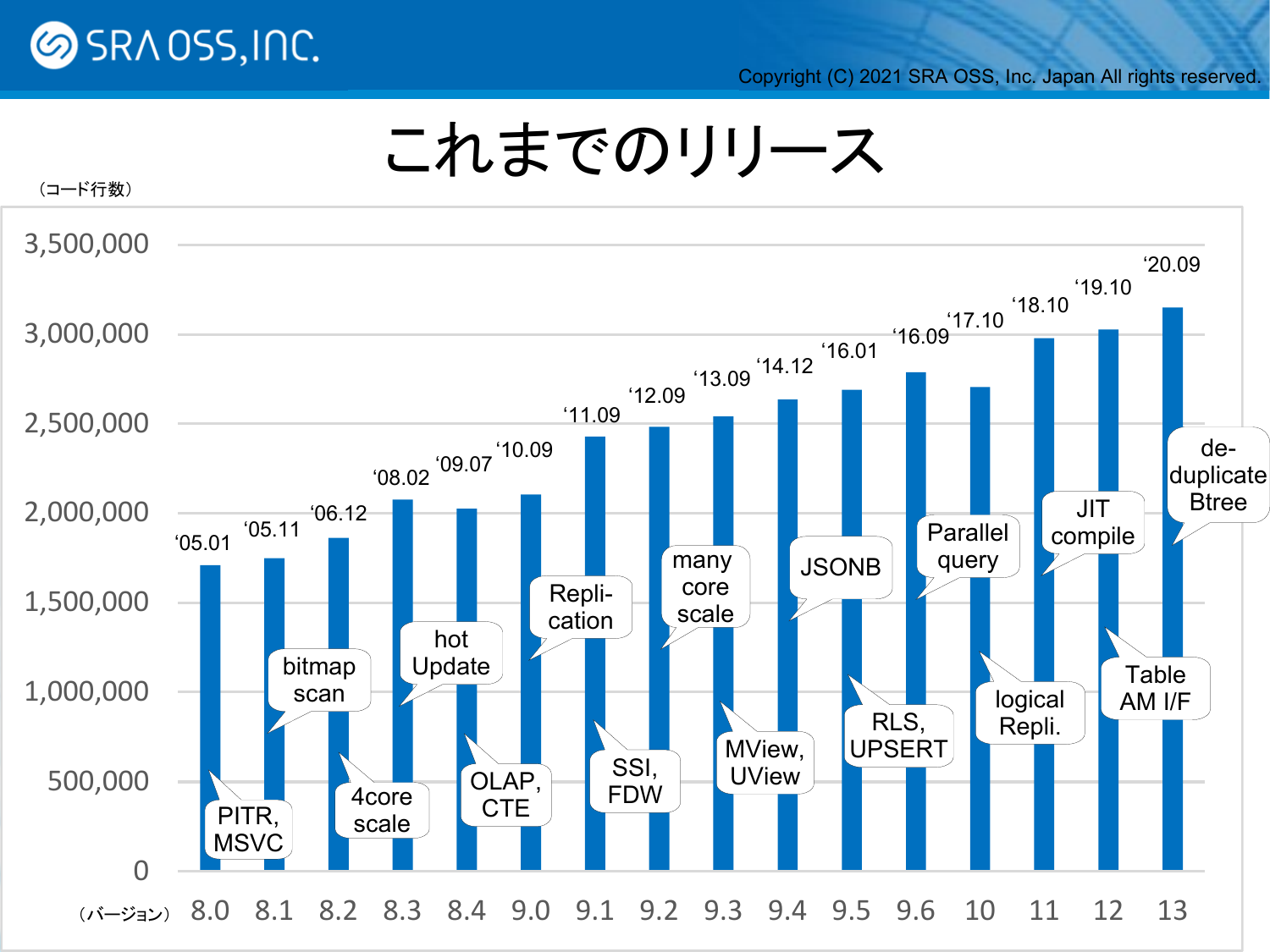

## PostgreSQL 14 の概要

### 性能向上

- Btree Index 肥大化防止
- 式の拡張統計情報
- LZ4によるデータ圧縮
- postgres\_fdw改善
- ロジカルレプリケーション改善
- パラレルクエリ改善
- 基礎的部分の性能改善

### SQL新機能

- マルチ範囲型
- SEARCH/CYCLE句
- 添え字構文

### 運用管理

- セッション制御機能
- pg\_read\_all /
	- pg\_write\_all ロール
- 実行時統計ビュー拡張
- pg\_amcheck
- pg\_rewind拡張

[Copyright © 2021 SRA OSS, Inc. Japan All rights reserved.](http://www.sraoss.co.jp/) 5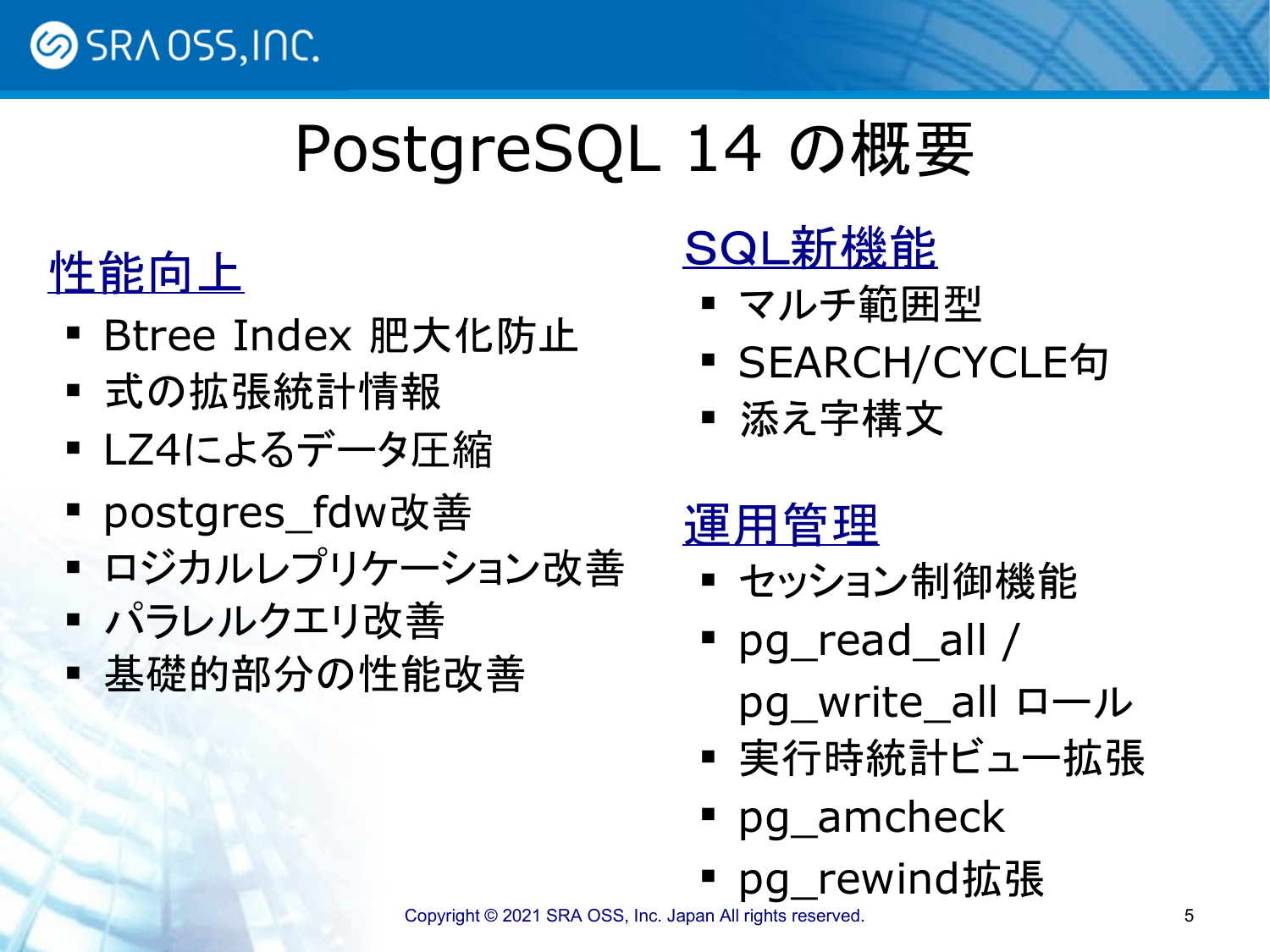

## Btree Index肥大化防止

- 更新された項目に削除可能を示す ヒント情報を付加
	- 同値のインデックスエントリを自動的に 整理できるように
- UPDATE で生じる肥大化に対応
	- HOT機能が効かないケースに有用
	- ページ分割を試みるときに、 削除可能項目を整理する
	- VACUUM処理を軽減

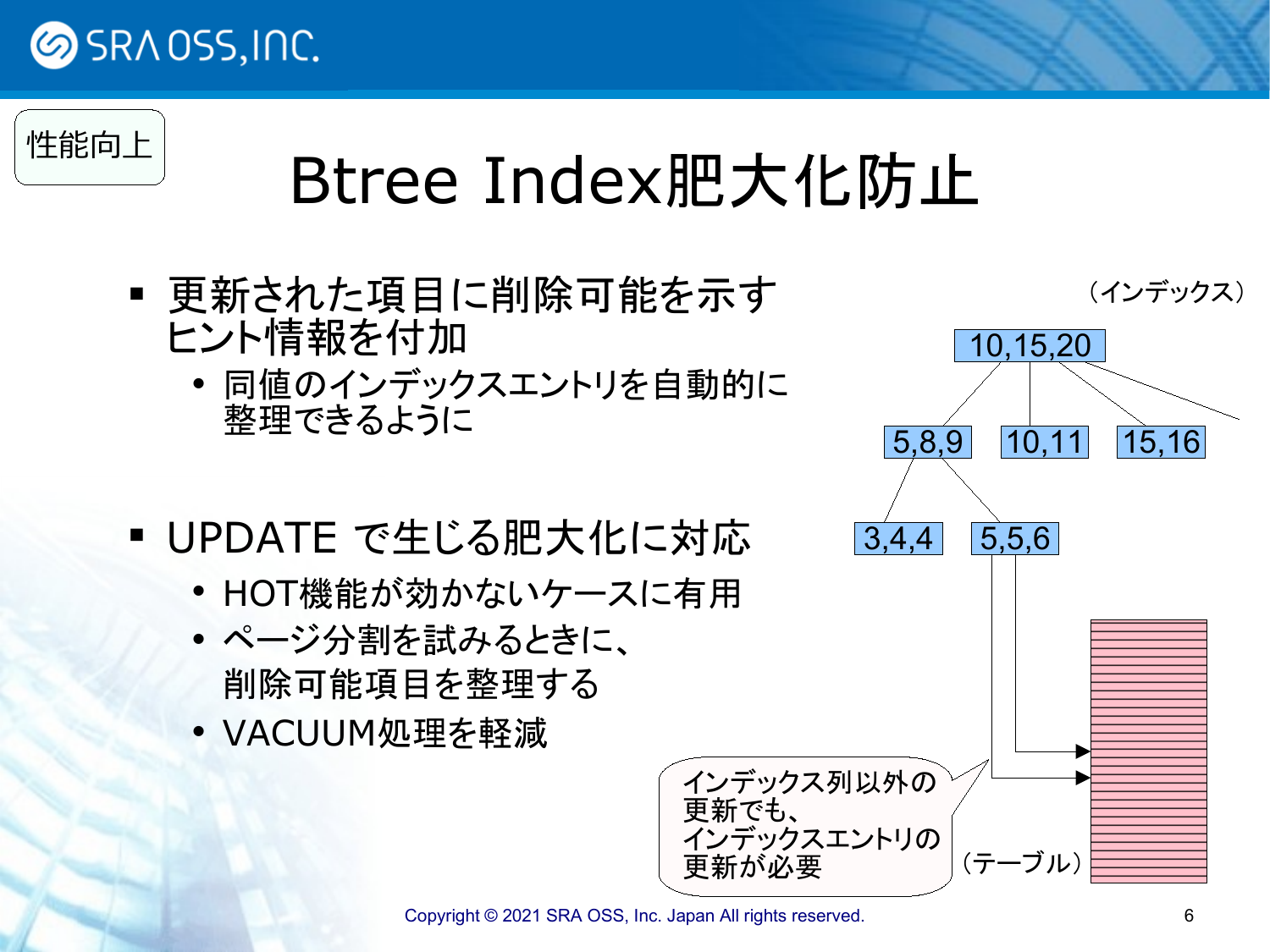

[Copyright © 2021 SRA OSS, Inc. Japan All rights reserved.](http://www.sraoss.co.jp/) 7 7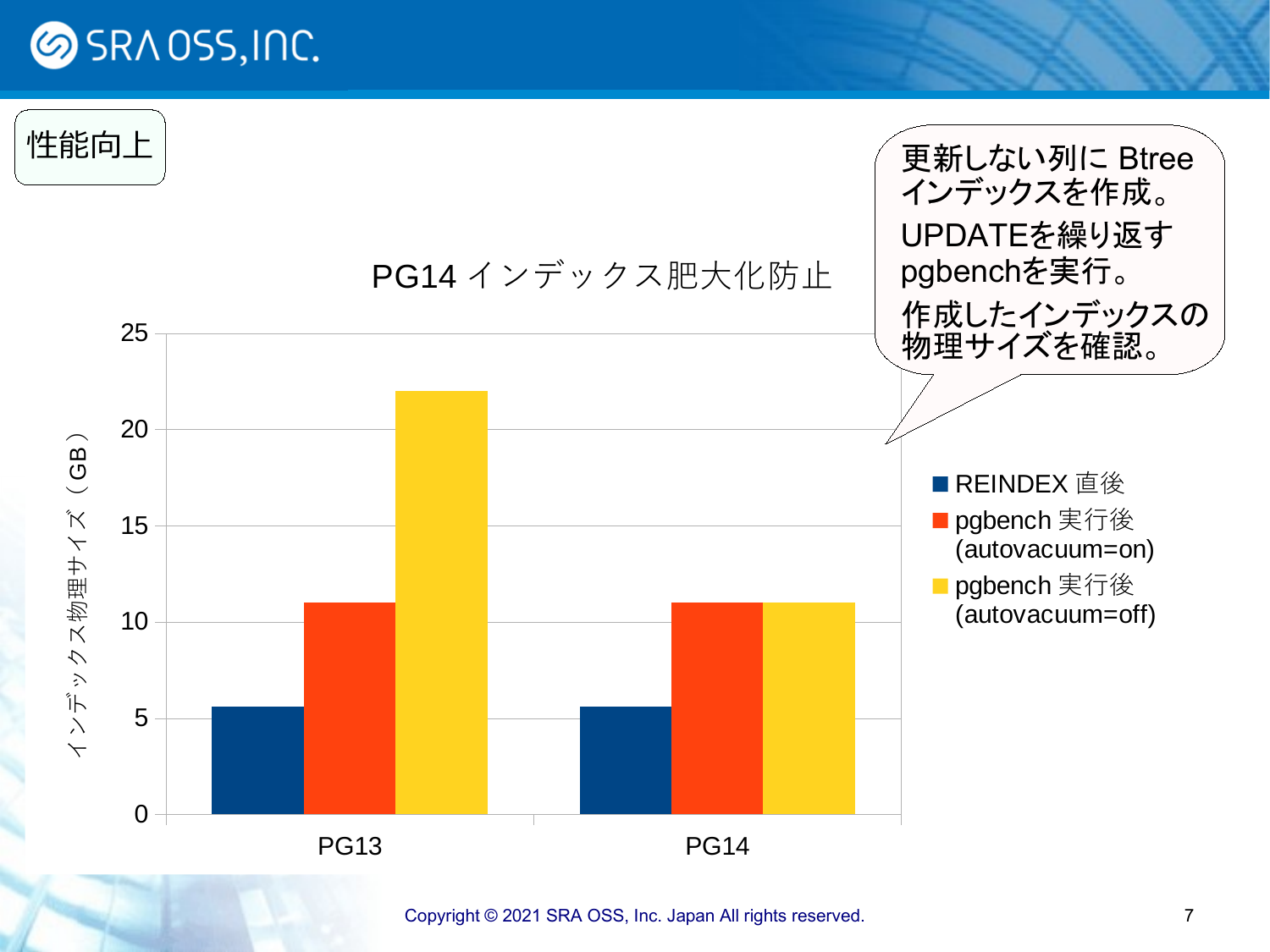

性能向上

## 式の拡張統計

- 拡張統計情報とは?
	- CREATE STATISTICS で作る追加のプランナ統計情報
- 式の統計情報の動作

```
db1=# CREATE TABLE t_exstat (a int);
db1=# INSERT INTO t_exstat SELECT generate_series(1, 1000);
db1=# CREATE STATISTICS s ON mod(a,10), mod(a,20) FROM t_exstat;
db1=# ANALYZE t_exstat;
db1=# EXPLAIN (ANALYZE, TIMING OFF)
    SELECT * FROM t_exstat WHERE mod(a,10) = 0 AND mod(a,20) = 0;
                    QUERY PLAN
----------------------------------------------------------------------------
Seq Scan on t_exstat
   (cost=0.00..25.00 rows=50 width=4) (actual rows=50 loops=1)
 Filter: ((\text{mod}(a, 10) = 0) AND (\text{mod}(a, 20) = 0))連番データ生成
```
Rows Removed by Filter: 950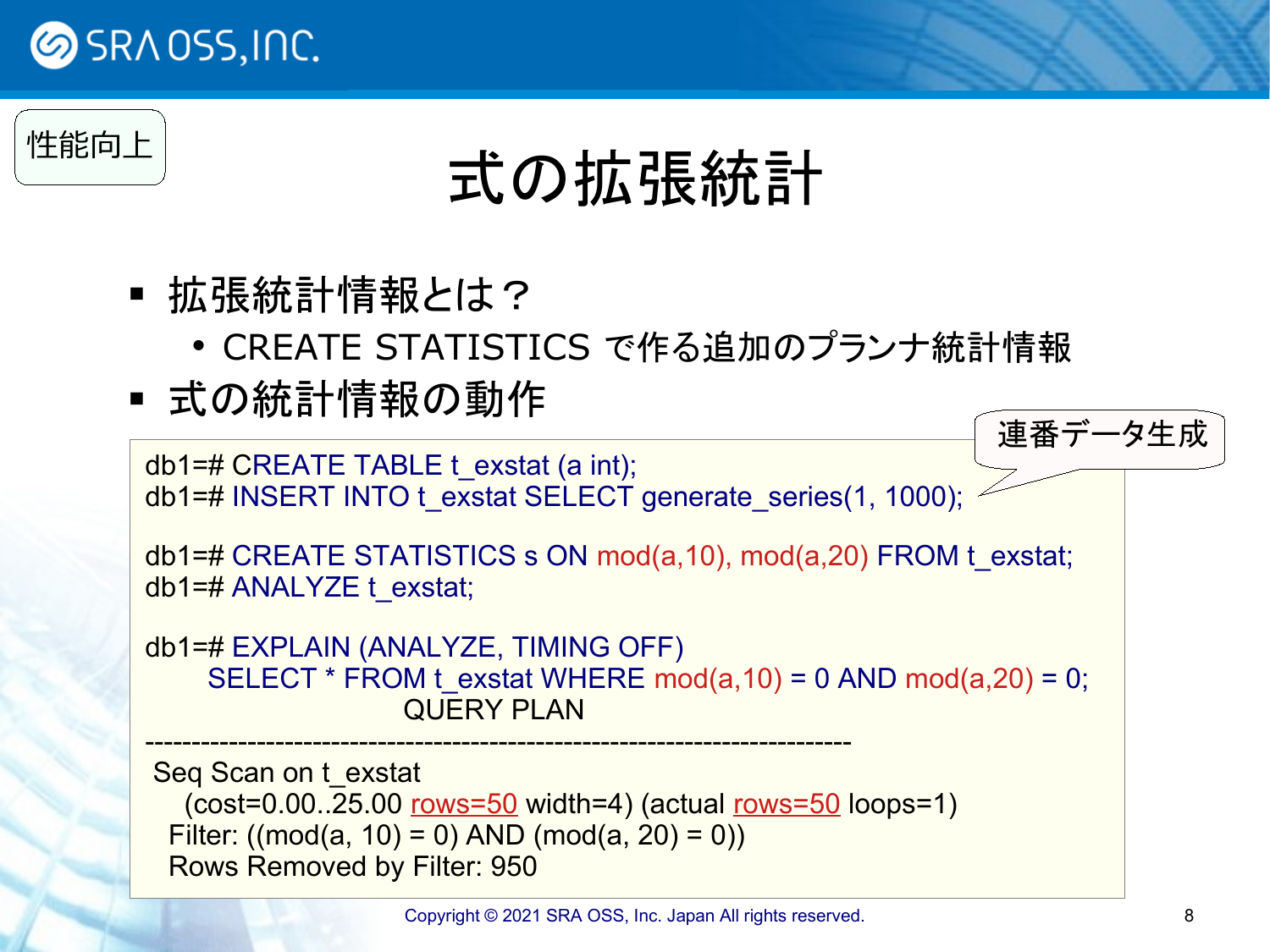#### 性能向上

LZ4によるデータ圧縮(1)

- 従来から可変長データは暗黙にデータ圧縮される
	- 1レコードで 2KB超の場合にTOASTテーブルに圧縮格納
- 圧縮アルゴリズムが選択可能
	- pglz(従来方式)、lz4

default toast compression =  $1z4$ 

- テーブルの列単位で指定 ALTER TABLE 《テーブル》ALTER 《列》 SET COMPRESSION lz4;
- 適用は個別のフィールド(行の列)単位

```
db1=# SELECT id, pg_column_compression(col1) FROM tbl1;
 id | pg_column_compression 
----+-----------------------
   1 | lz4
   2 | pglz
```
[Copyright © 2021 SRA OSS, Inc. Japan All rights reserved.](http://www.sraoss.co.jp/) 9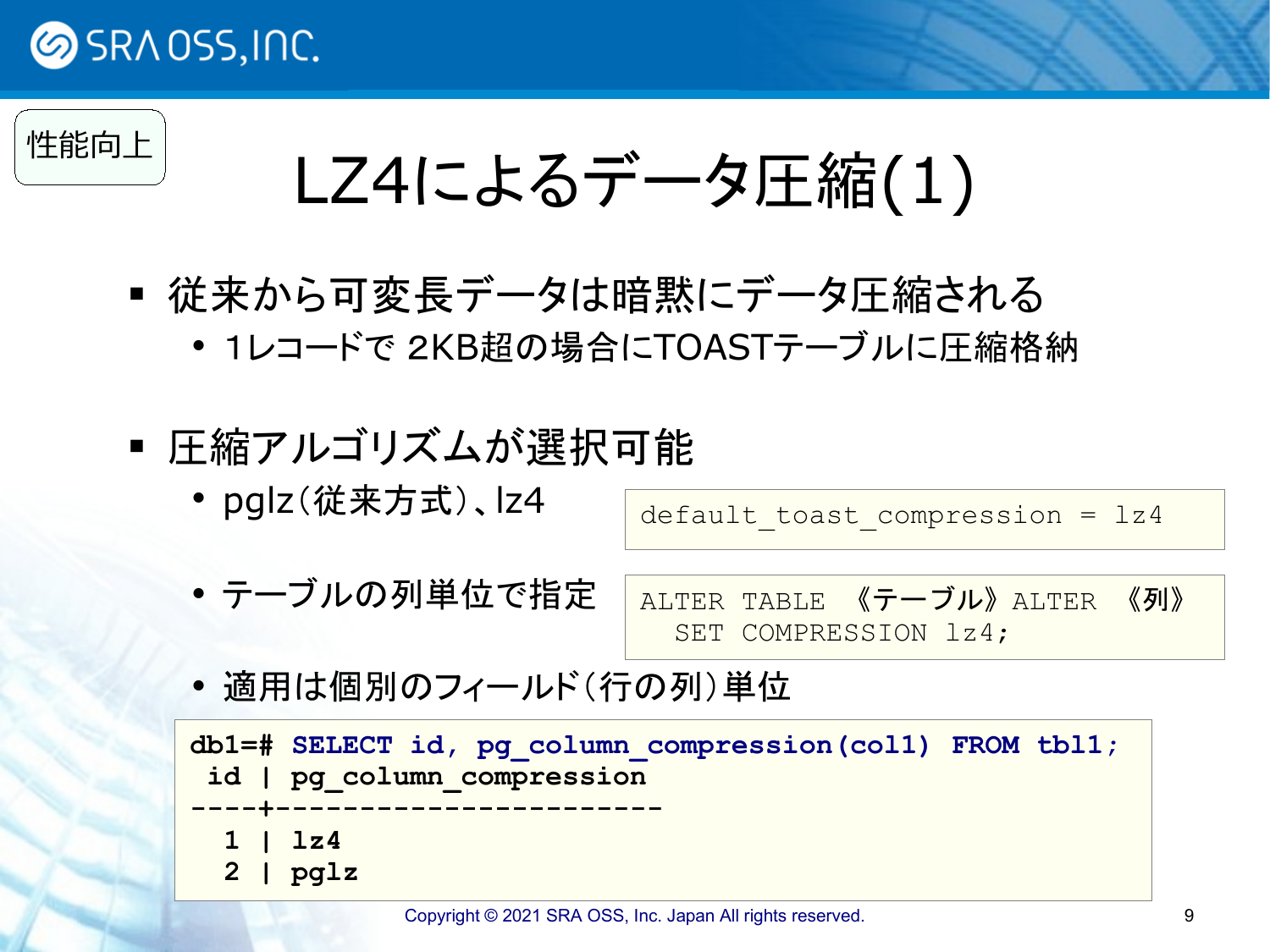



LZ4によるデータ圧縮(2)

- 性能特性の違いは?
	- PostgreSQL文書(SGMLファイル)で検証

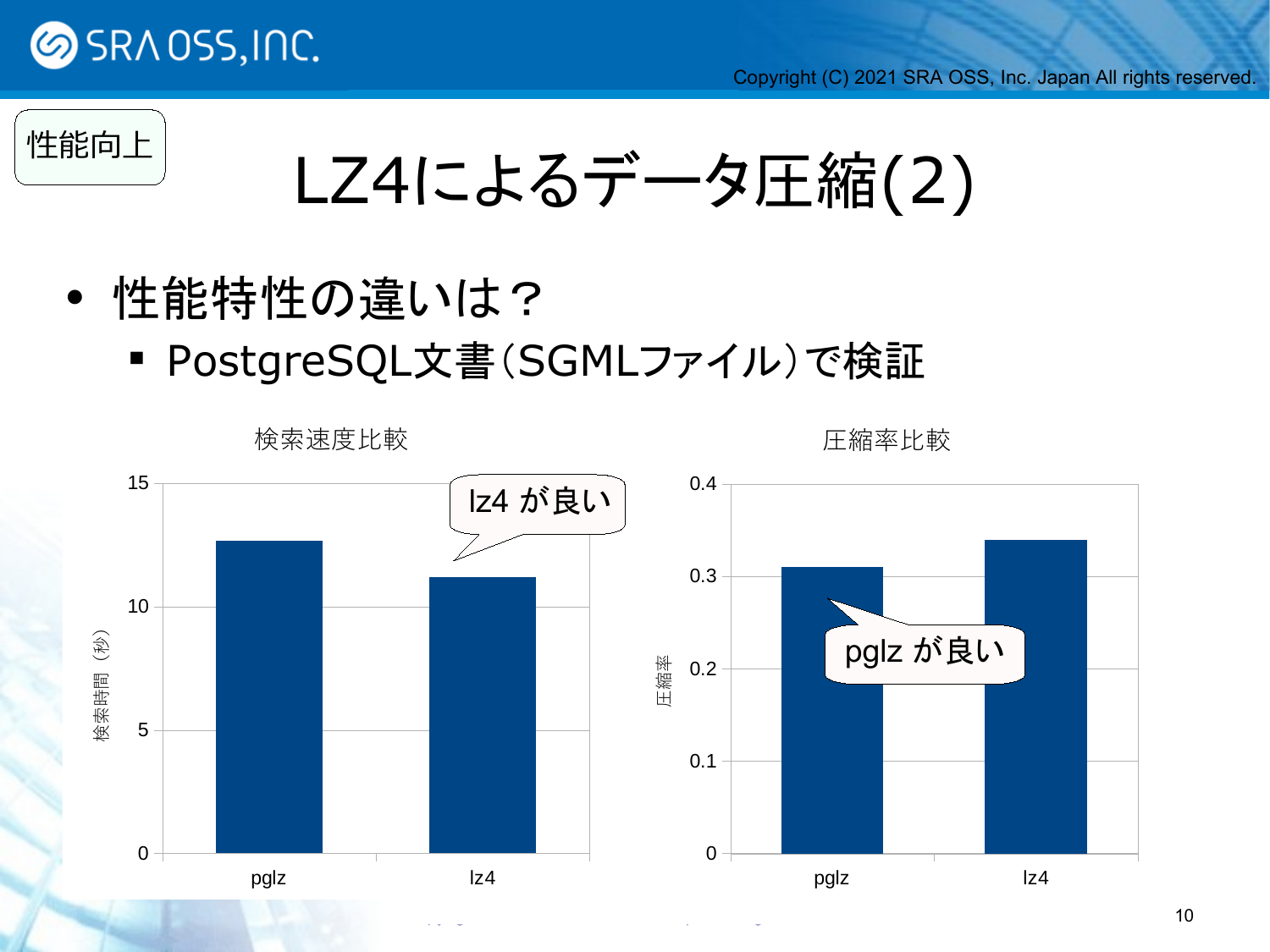



## postgres fdw改善



- 外部テーブルのTRUNCATE
	- 従来は不可 → 参照先でTRUNCATEが実行される
- 外部テーブルの非同期スキャン パーティションテーブルで並列検索

Append

- -> Async Foreign Scan on ft\_tbl1
- -> Async Foreign Scan on ft\_tbl2

- 外部テーブルへの一括挿入
	- 従来は 1行INSERTの繰り返し → 複数行挿入のINSERTを使用

INSERT INTO ft\_test1 SELECT g, 'XXXXXXXXXX' FROM generate\_series(1, 1000) g;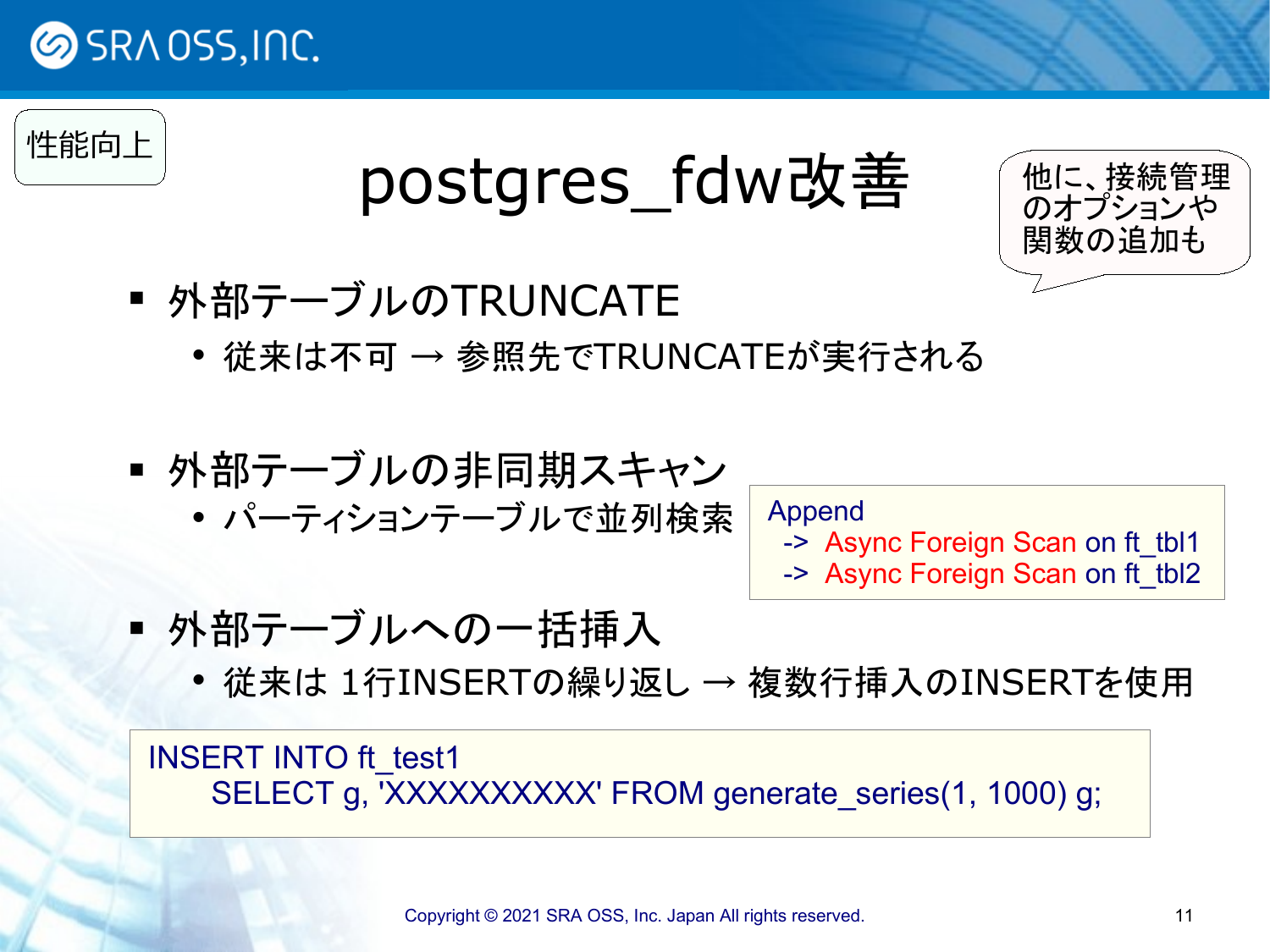

ロジカルレプリケーション改善(1)

- ストリーム送信
	- 従来: 変更送信はコミット契機、それまでPUB側に蓄積 → streaming=on で コミット前送出、SUB側蓄積
- 初期同期中更新を複数トランザクションに
	- 初期同期トランザクションの巨大化を防ぐ
- バイナリ転送モード
	- 従来: 転送はテキスト形式 → binary=on でバイナリ転送可能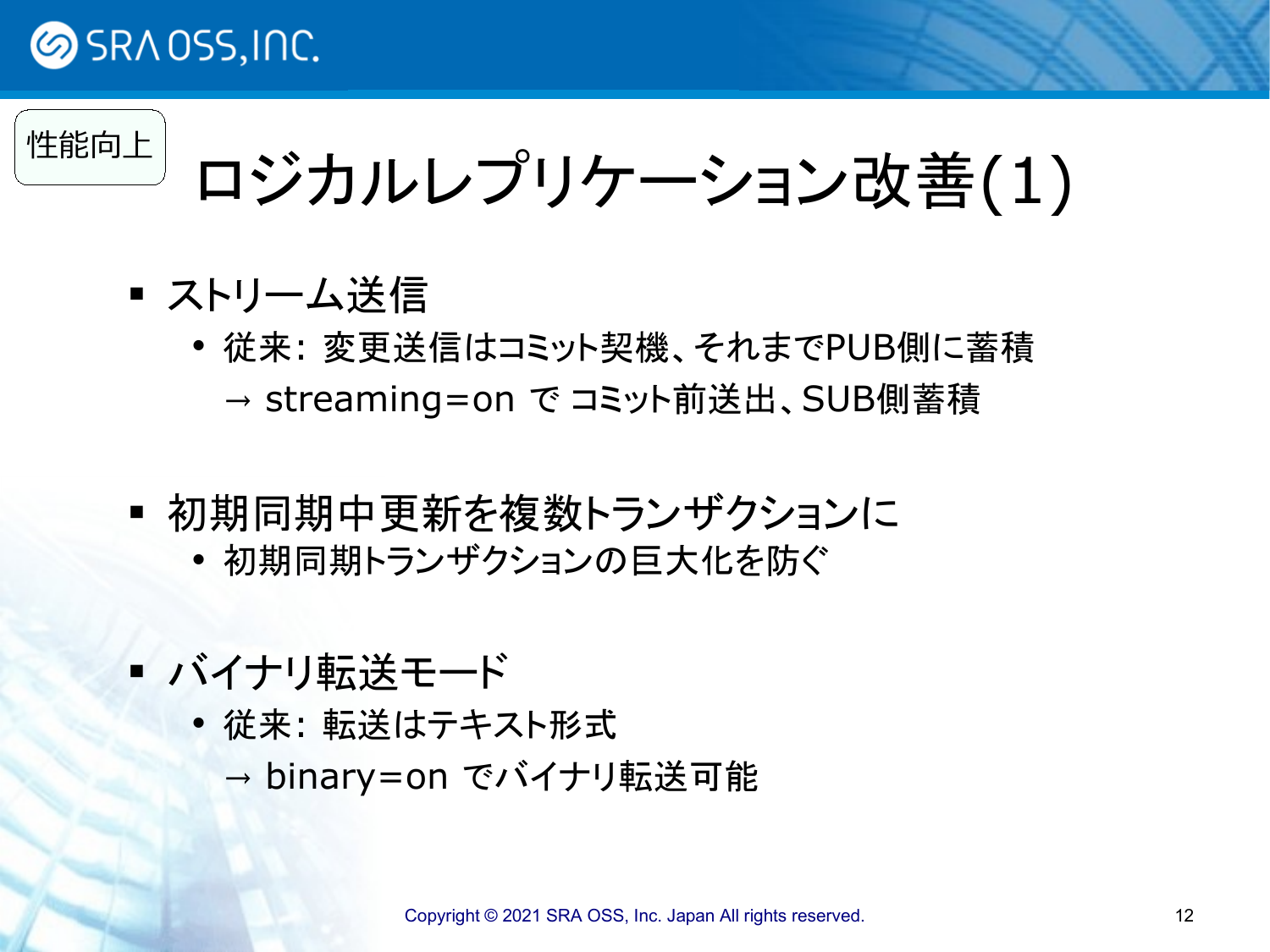

ロジカルレプリケーション改善(2)



[Copyright © 2021 SRA OSS, Inc. Japan All rights reserved.](http://www.sraoss.co.jp/) 13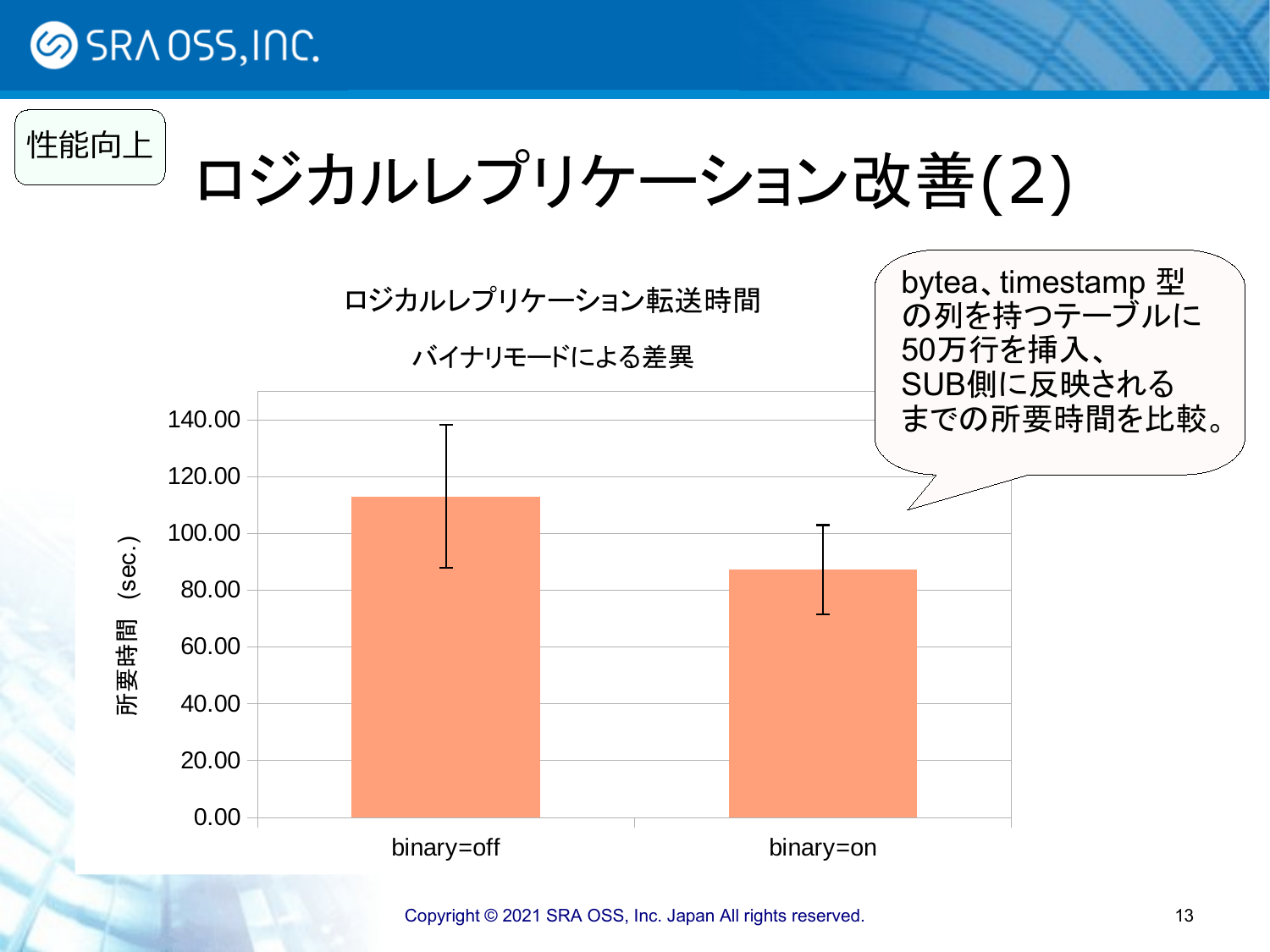

## パラレルクエリ改善(1)

- パラレルシーケンシャルスキャンの改善
	- 各パラレルワーカが1ブロックずつ処理していた → 複数ブロックを処理するように変更、 ストレージ I/O アクセス効率の向上をねらう
- PL/pgSQL の RETURN QUERY パラレル対応
- REFRESH MATERIALIZED VIEW パラレル対応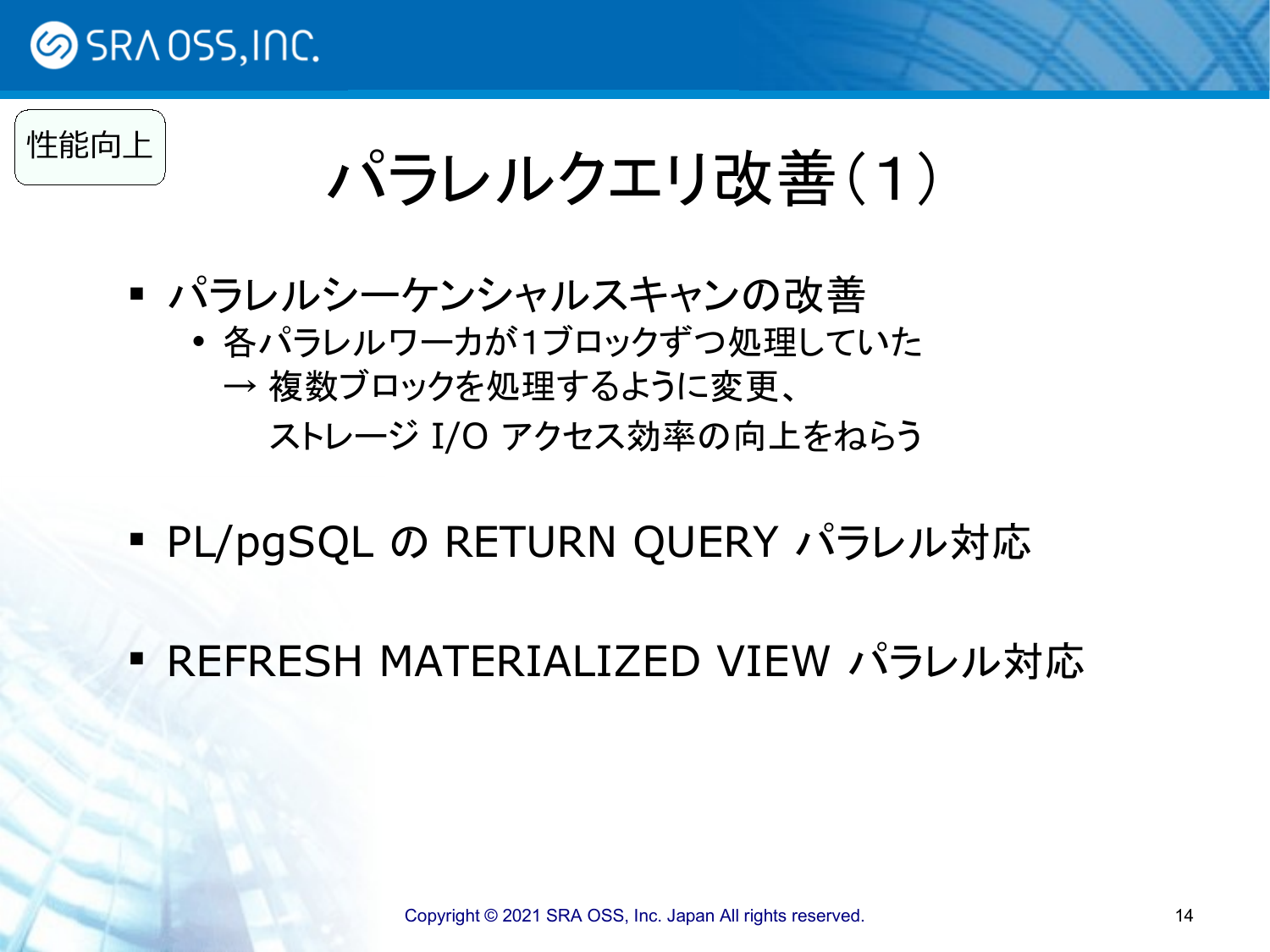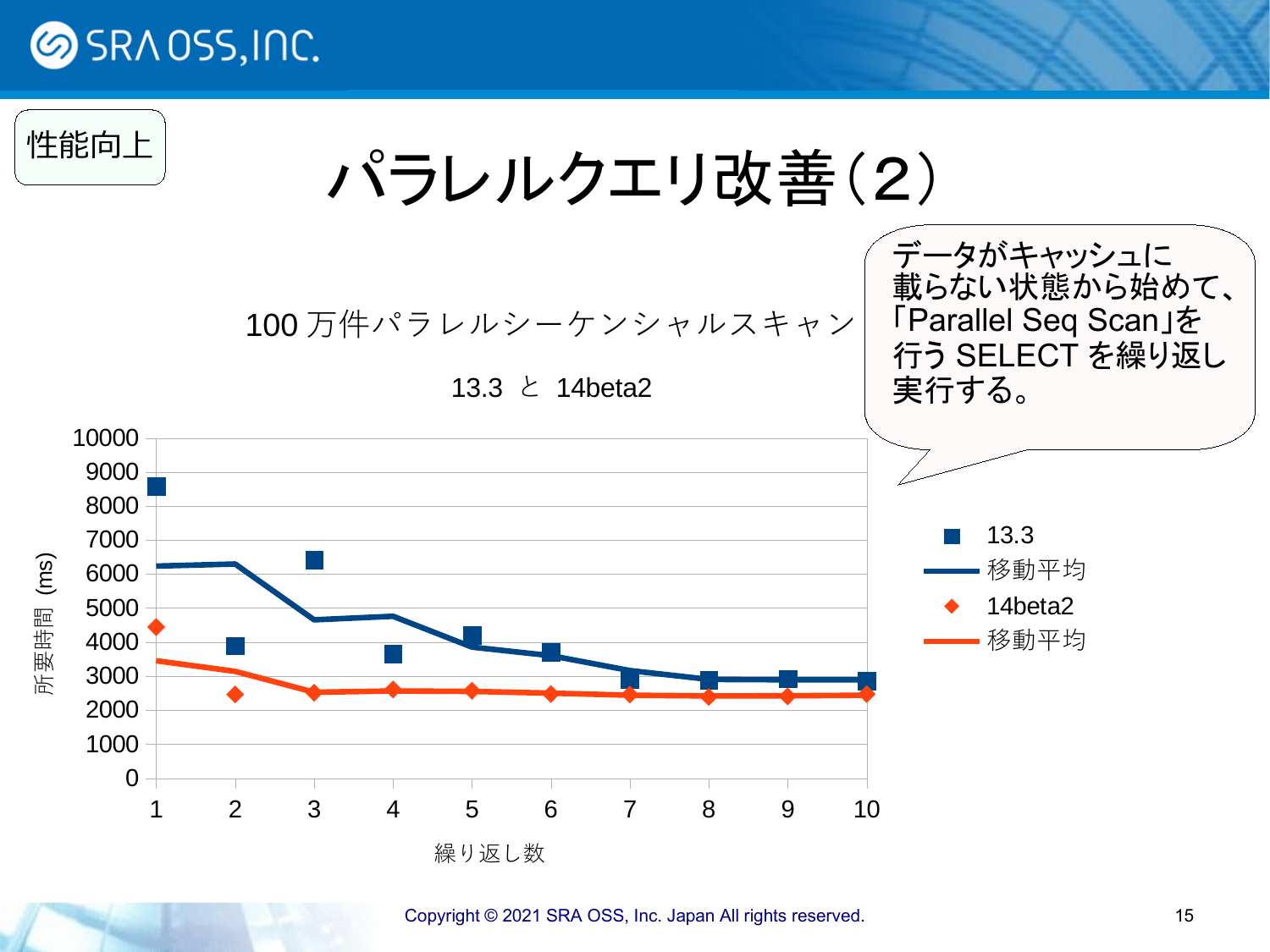

## 性能向上 基礎的部分の性能改善(1)

多セッションにおけるオーバーヘッドの軽減



- 10000 までの同時接続数、参照のみワークロード
	- → PG13 では 1000接続くらいからスループット下降 PG14 では 10000接続ちかくまで横這いを維持
- 大部分がアイドルセッションという場合も性能向上
- Nested Loop アルゴリズムの改善
	- メモ化して効率化 / enable\_memoize設定
- 正規表現の性能向上

\*1 https://www.citusdata.com/blog/2020/10/25/improving-postgres-connection-scalability-snapshots/

[Copyright © 2021 SRA OSS, Inc. Japan All rights reserved.](http://www.sraoss.co.jp/) 16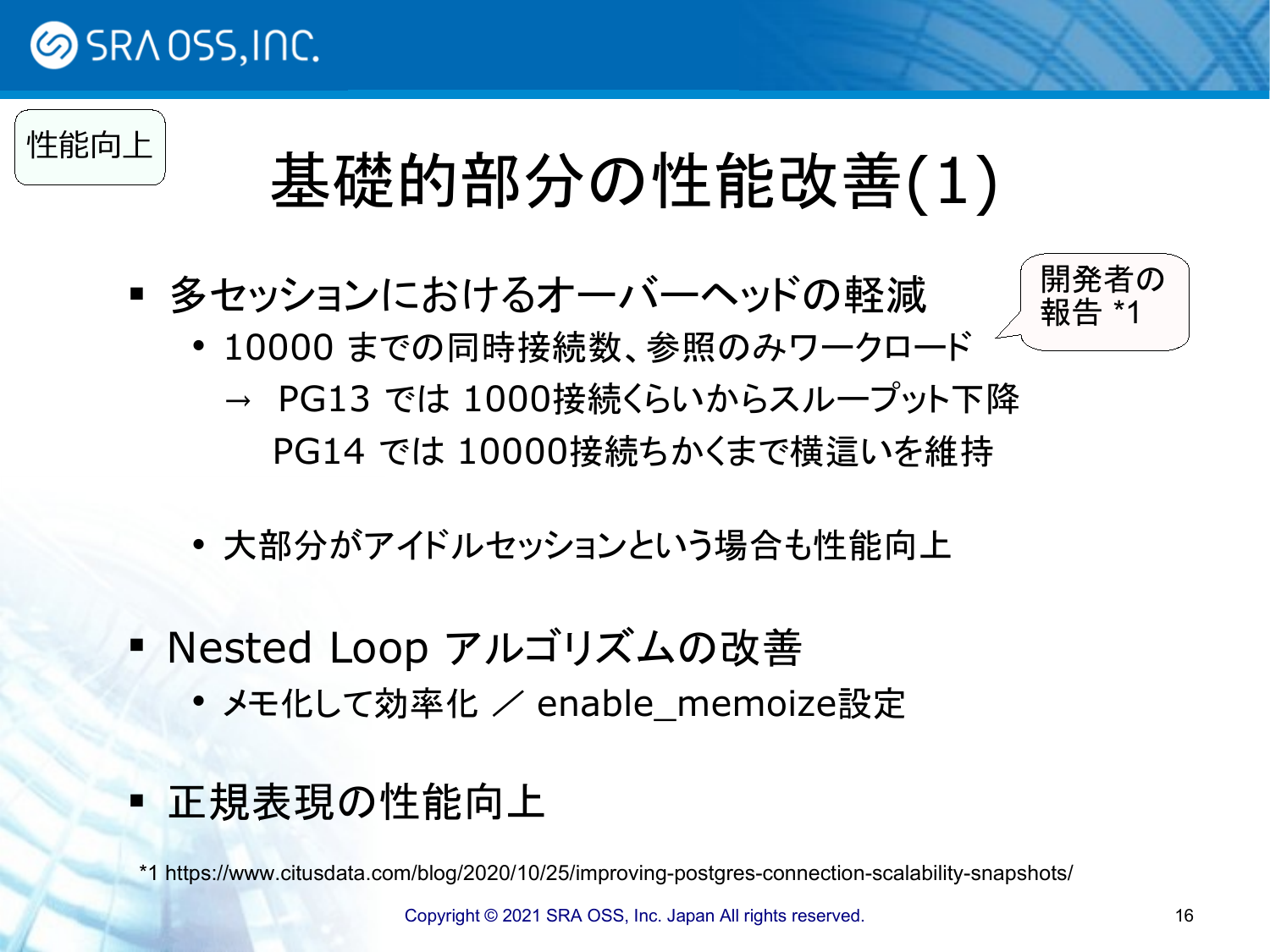

# 性能向上 基礎的部分の性能改善(2)

- 多セッションにおけるオーバーヘッドの軽減
	- 大部分がアイドルセッションという場合も性能向上



[Copyright © 2021 SRA OSS, Inc. Japan All rights reserved.](http://www.sraoss.co.jp/) 17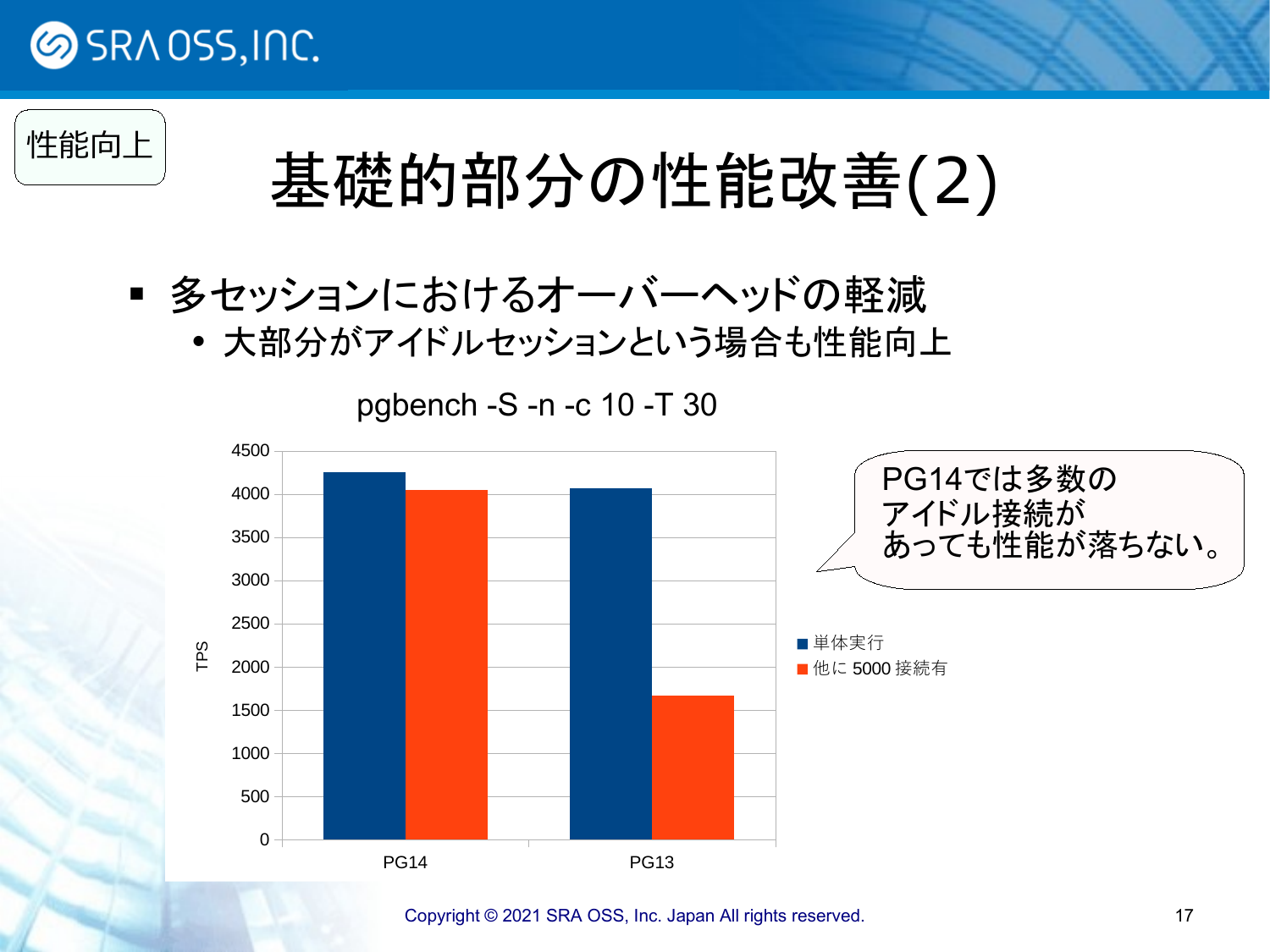



マルチ範囲型

- 複数の範囲値か らなるデータ
- ■範囲型同様に 「含まれるか?」 「重なるか?」 の演算子を持つ

■範囲型同様に GiSTインデック ス利用可

| データ型           | 説明                                |                        |
|----------------|-----------------------------------|------------------------|
| int4multirange | integer 型のマルチ範囲型                  |                        |
| int8multirange | bigint 型のマルチ範囲型                   |                        |
| nummultirange  | numeric 型のマルチ範囲型                  |                        |
| tsmultirange   | timestamp 型のマルチ範囲型                |                        |
| tstzmultirange | timestamp with time zone 型のマルチ範囲型 |                        |
| datemultirange | date 型のマルチ範囲型                     | datemultirange<br>の値の例 |

{[2021-07-01,2021-07-03),[2021-07-05,2021-07-10), [2021-07-12,2021-07-17),[2021-07-19,2021-07-22)}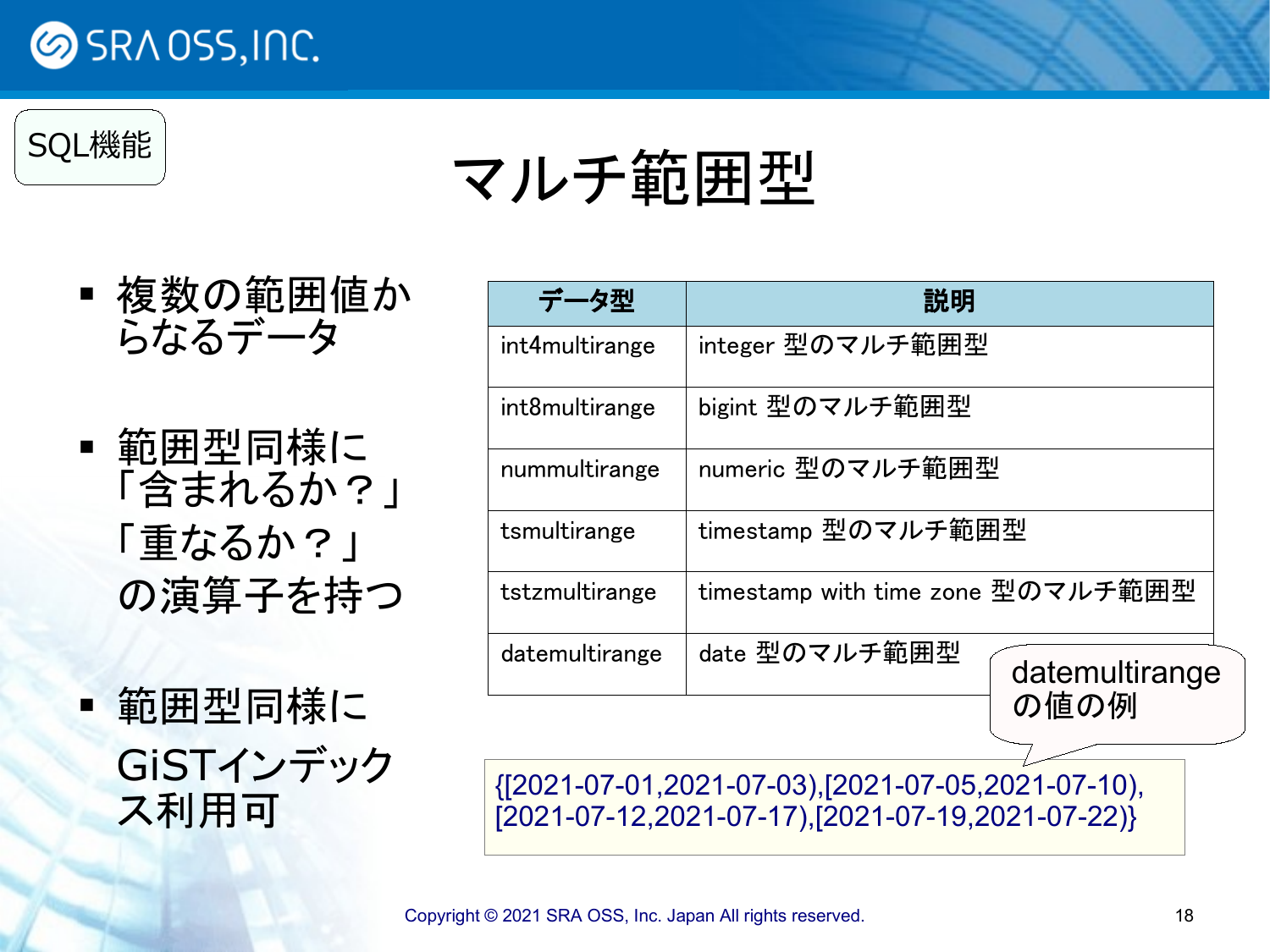

## SEARCH / CYCLE句(1)

- CTE再帰問い合わせ(WITH RECURSIVE)の新構文:
- 幅優先探索、深さ優先探索を指定できる
- 循環参照の検出、循環参照での検索停止ができる
- 再帰検索の経路データを自動で作ってくれる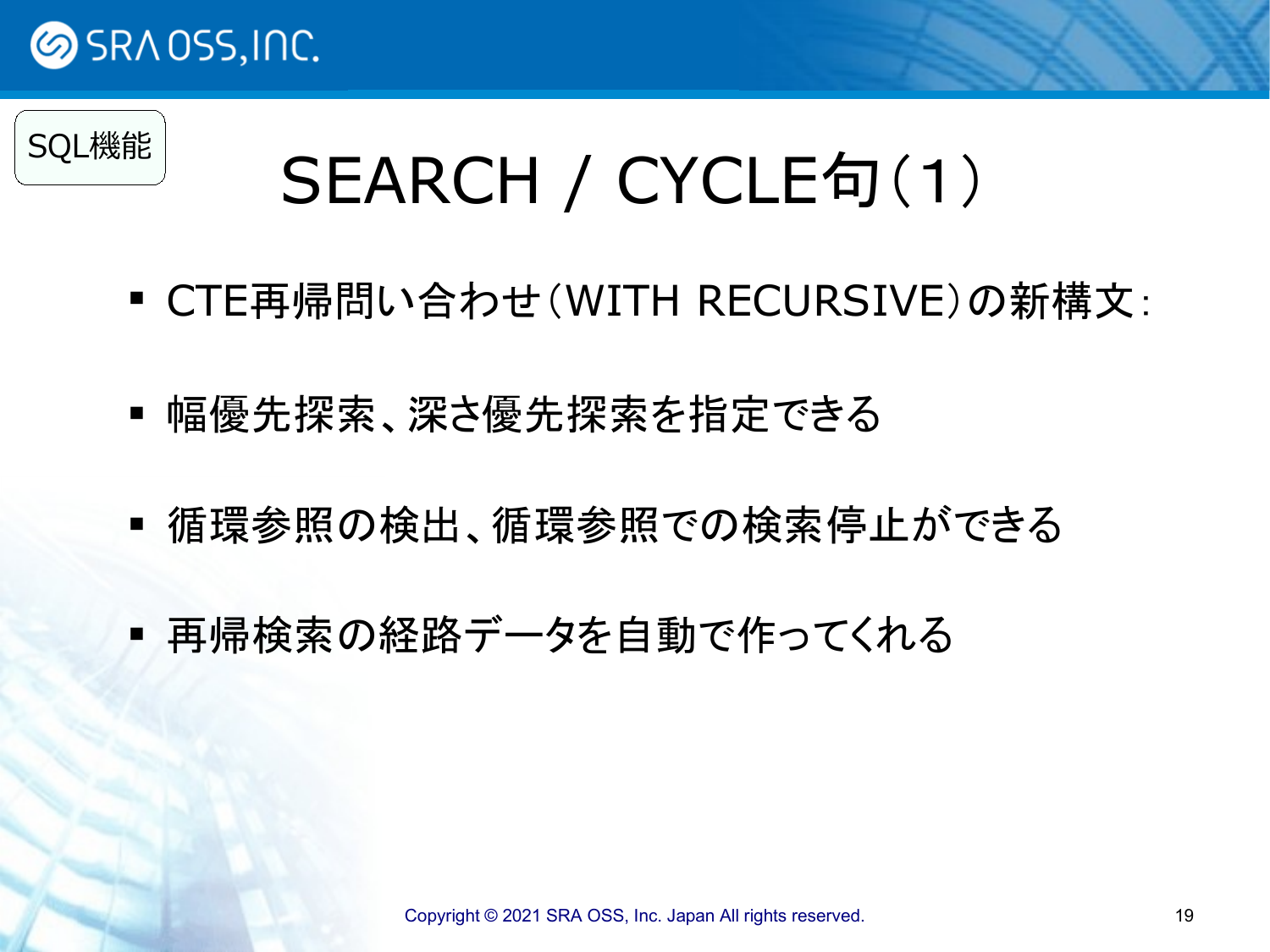

## SEARCH / CYCLE句(2)

```
=# SELECT chain AS follow_chain, cyclemark, cyclepath
    FROM (
     WITH RECURSIVE search_tree (id2, chain) AS (
      SELECT id2, ARRAY[id1,id2] FROM t_sns_follow f WHERE f.id1 = 1
      UNION ALL
      SELECT f.id2, st.chain || ARRAY[f.id2] FROM t_sns_follow f
        JOIN search_tree st ON (f.id1 = st.id2)
     ) SEARCH DEPTH FIRST BY id2 SET search_seq 
       CYCLE id2 SET cyclemark USING cyclepath
     SELECT chain, search_seq, cyclemark, cyclepath FROM search_tree
    ) v
    ORDER BY search_seq;
   follow_chain | cyclemark | cyclepath
-------------------+-----------+-------------------------------
 \{1,3\} | f | {(3)}
 \{1,3,4\} | f | {(3),(4)}
\{1,3,4,9\} | f | {(3),(4),(9)}
\{1,3,4,9,3\} \qquad \qquad \qquad \qquad \{ (3), (4), (9), (3) \}\{1,3,8\} | f | {(3),(8)}
\{1,3,8,4\} \qquad \qquad \qquad \qquad \qquad \{ (3), (8), (4) \}1
                                                                3
                                                                 6
                                                                 8
                                                                10
                                                                       4
                                                                         5
                                                                      9
                                                                 2
                                                        CREATE TABLE
                                                         t_sns_follow
                                                          (id1 int, id2 int);
```
 $\sim$  2021 SRA  $\sim$  2021 SRA  $\sim$  2021 SRA  $\sim$  3021 SRA  $\sim$  3021 SRA  $\sim$  2021 SR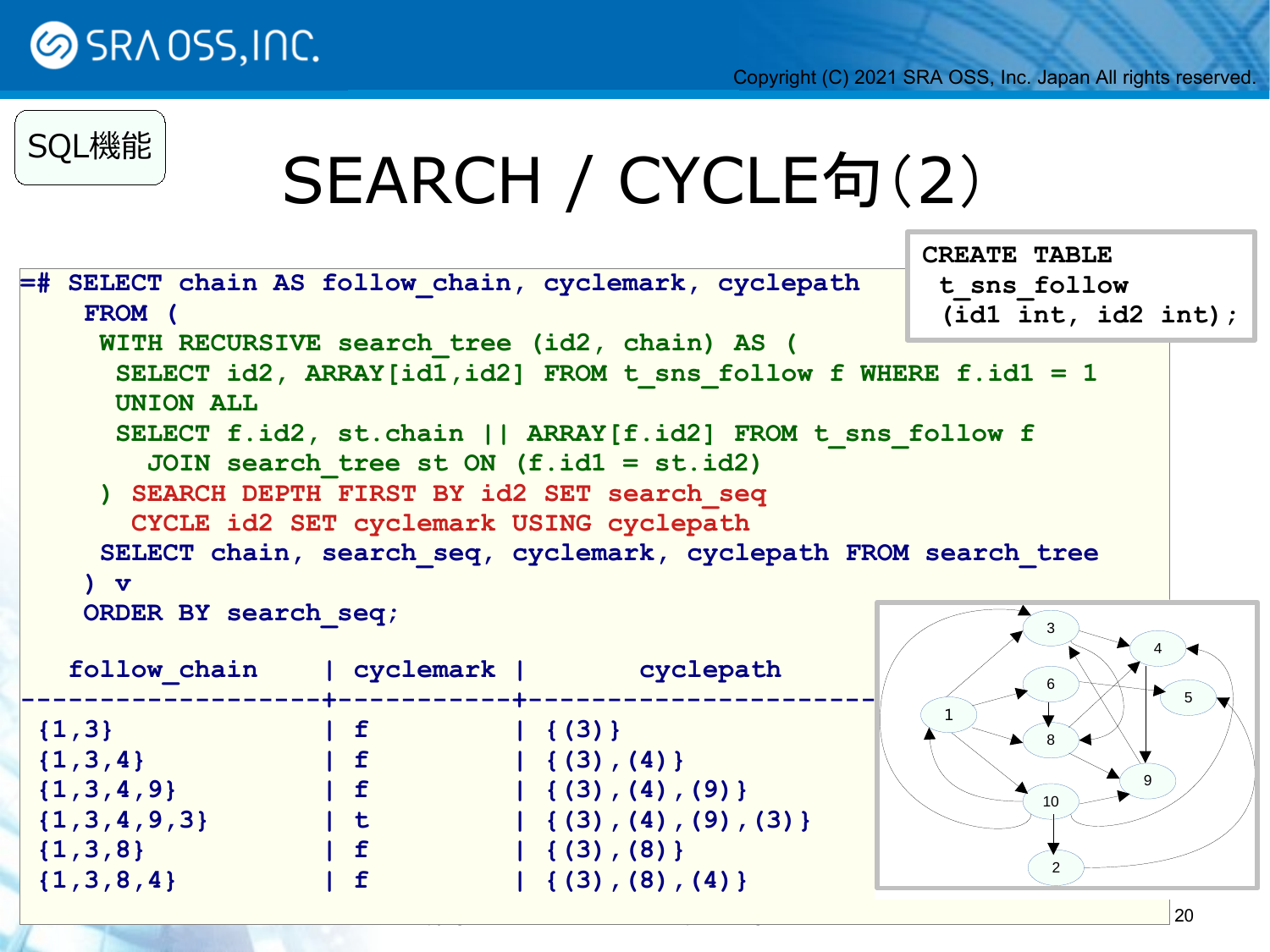

SQL機能

添え字構文

hstore型、jsonb型で配列型と同様の添え字をサポート

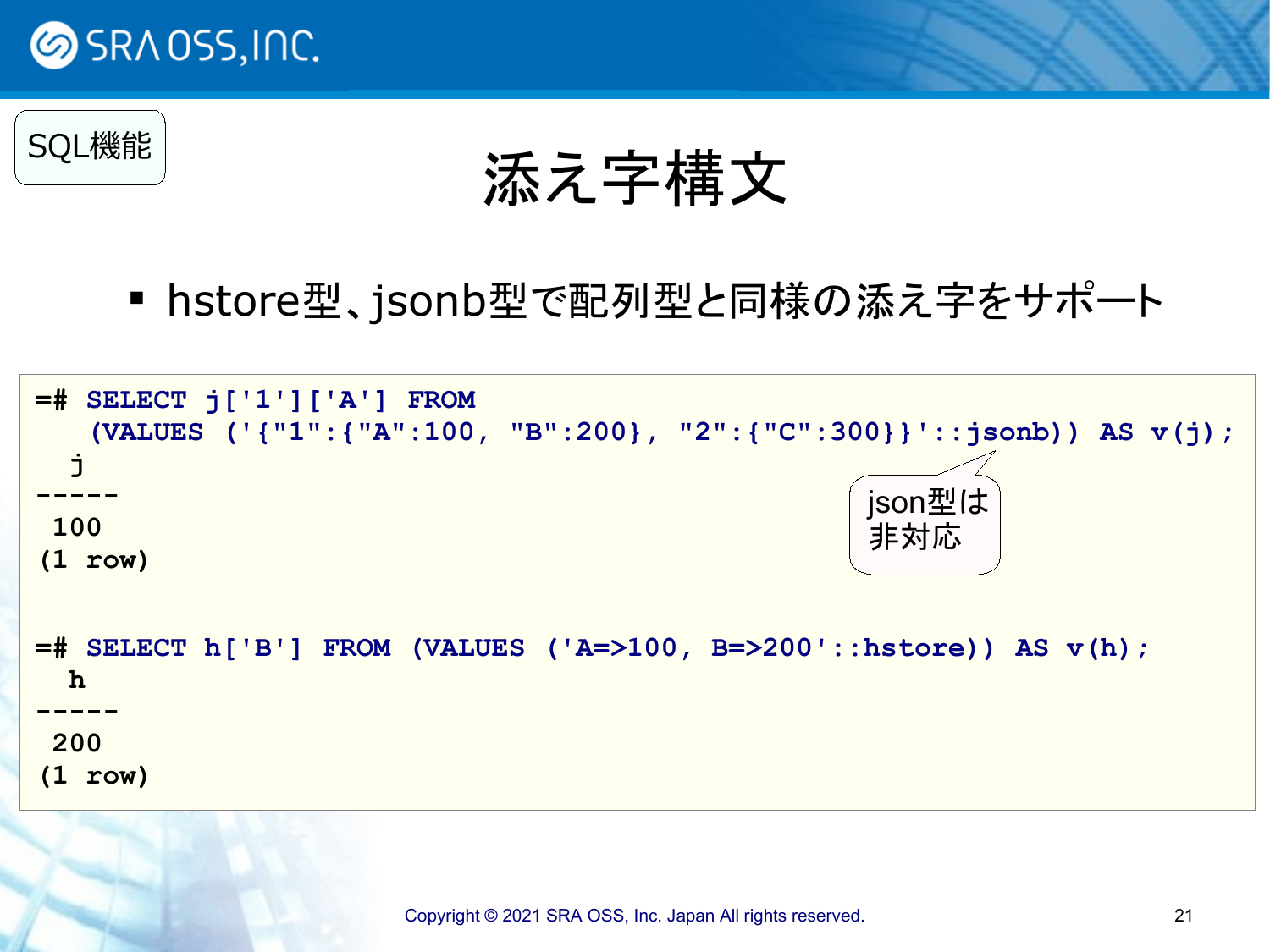



## セッション制御機能

- サーバ側機能として長期アイドルセッションを切断
	- idle\_session\_timeout: アイドルセッションを強制切断するタイムアウト

← 従来は運用管理者側が cronジョブなどで対応

- クライアント側切断を早期検知
	- client\_connection\_check\_interval クライアントの接続状態を検査する周期
		- ← 従来はサーバ側でSQL実行中には検出されなかった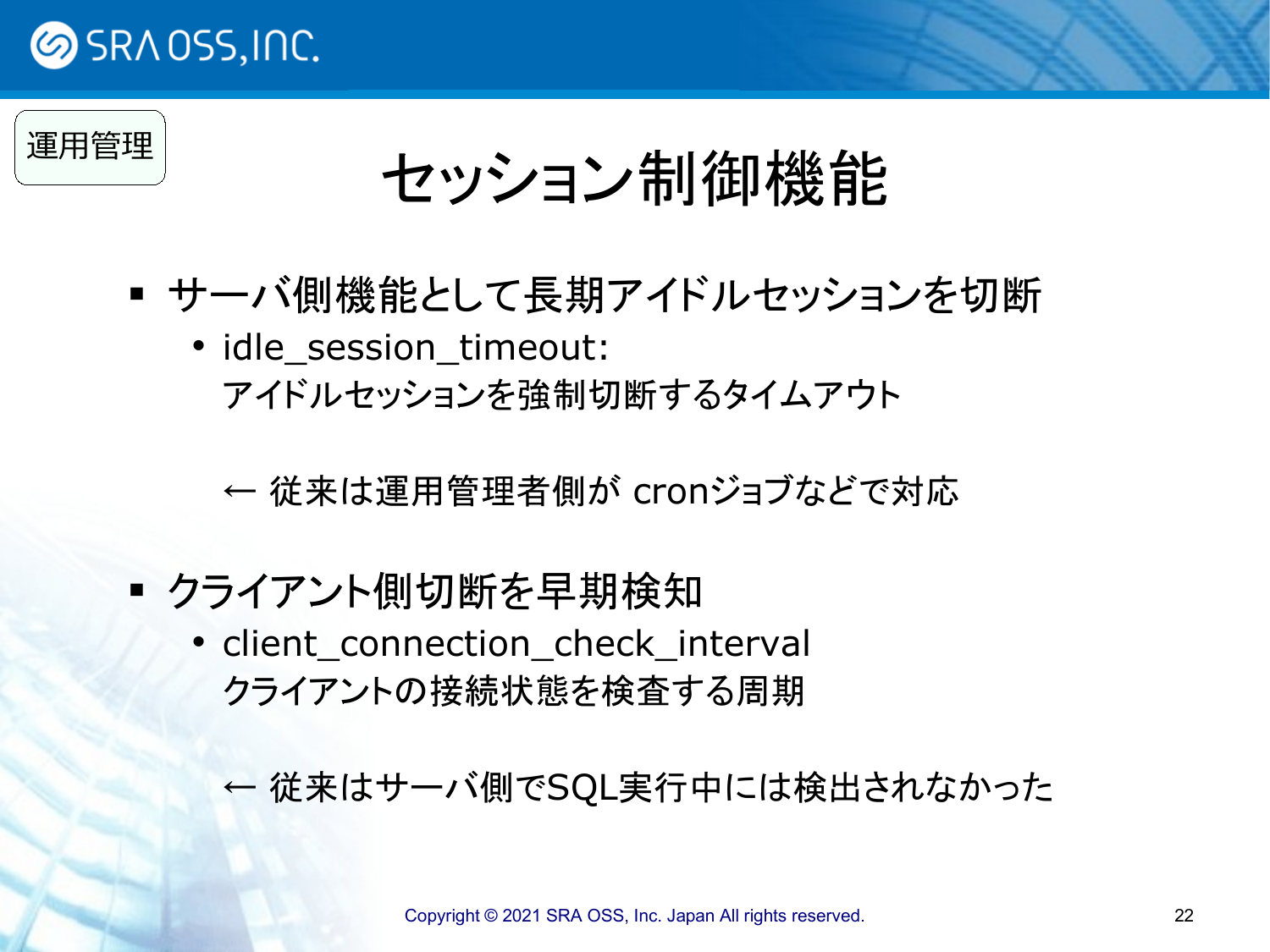

新システムロール

- pg\_read\_all\_data
	- 全てのデータを参照だけできる

(SELECT権限、USAGE権限)



- pg\_write\_all\_data
	- 全てのデータを更新だけできる
		- (USAGE権限、INSERT権限、DELETE権限、UPDATE権限)
- pg\_database\_owner
	- 暗黙に現在のデータベース所有者をメンバとしているロール。
		- pg\_database\_owner に権限を付与すると、 権限判断時点のデータベース所有者に権限を付与したことになる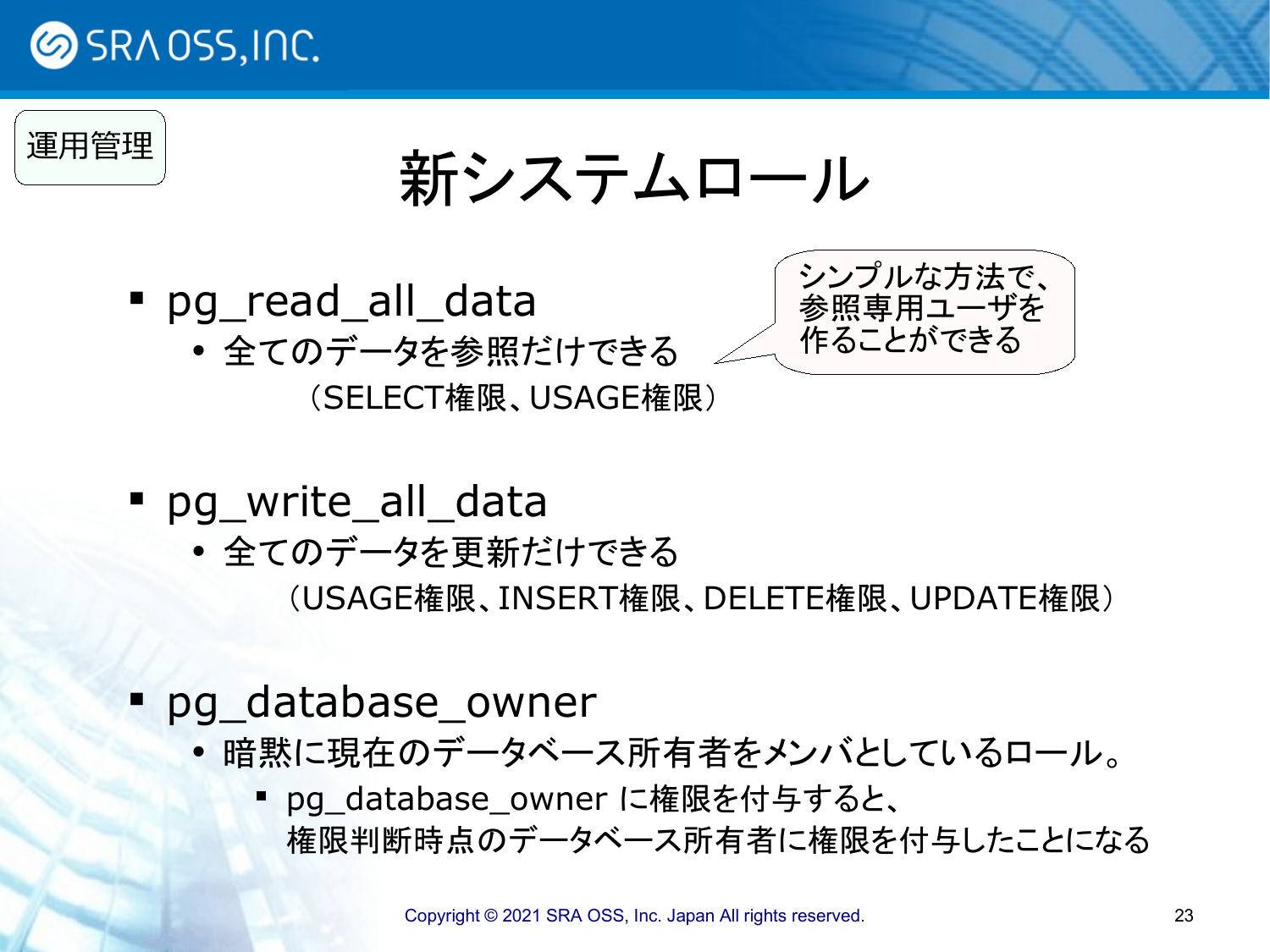



## 実行時統計情報の追加(1)

- COPY進捗情報
	- pg\_stat\_progress\_copyビュー

| =# SELECT * FROM pg_stat_progress_copy; |             |                                                      |  |  |
|-----------------------------------------|-------------|------------------------------------------------------|--|--|
|                                         |             | -[ RECORD 1 ]----+---------- ← 実行中のコピーがある場合のみ行が表示される |  |  |
| pid                                     | 3987        |                                                      |  |  |
| datid                                   | 16406       |                                                      |  |  |
| datname                                 | db1         |                                                      |  |  |
| relid                                   | 16407       |                                                      |  |  |
| command                                 | COPY TO     | $\leftarrow$ COPY TO $\hbar$ COPY FROM $\hbar$       |  |  |
| type                                    | <b>FILE</b> | ← 他に PROGRAM、PIPE、CALLBACK                           |  |  |
| bytes processed                         | 37164345    | ← ここまでで処理したバイト数                                      |  |  |
| bytes total                             | $\mathbf 0$ | ← COPY TO では 全体サイズが不明なため 0                           |  |  |
| tuples processed                        | 556350      | ← ここまでで処理した行数                                        |  |  |
| tuples excluded                         | $\mathbf 0$ | ← ここまでで処理した行数の除外分                                    |  |  |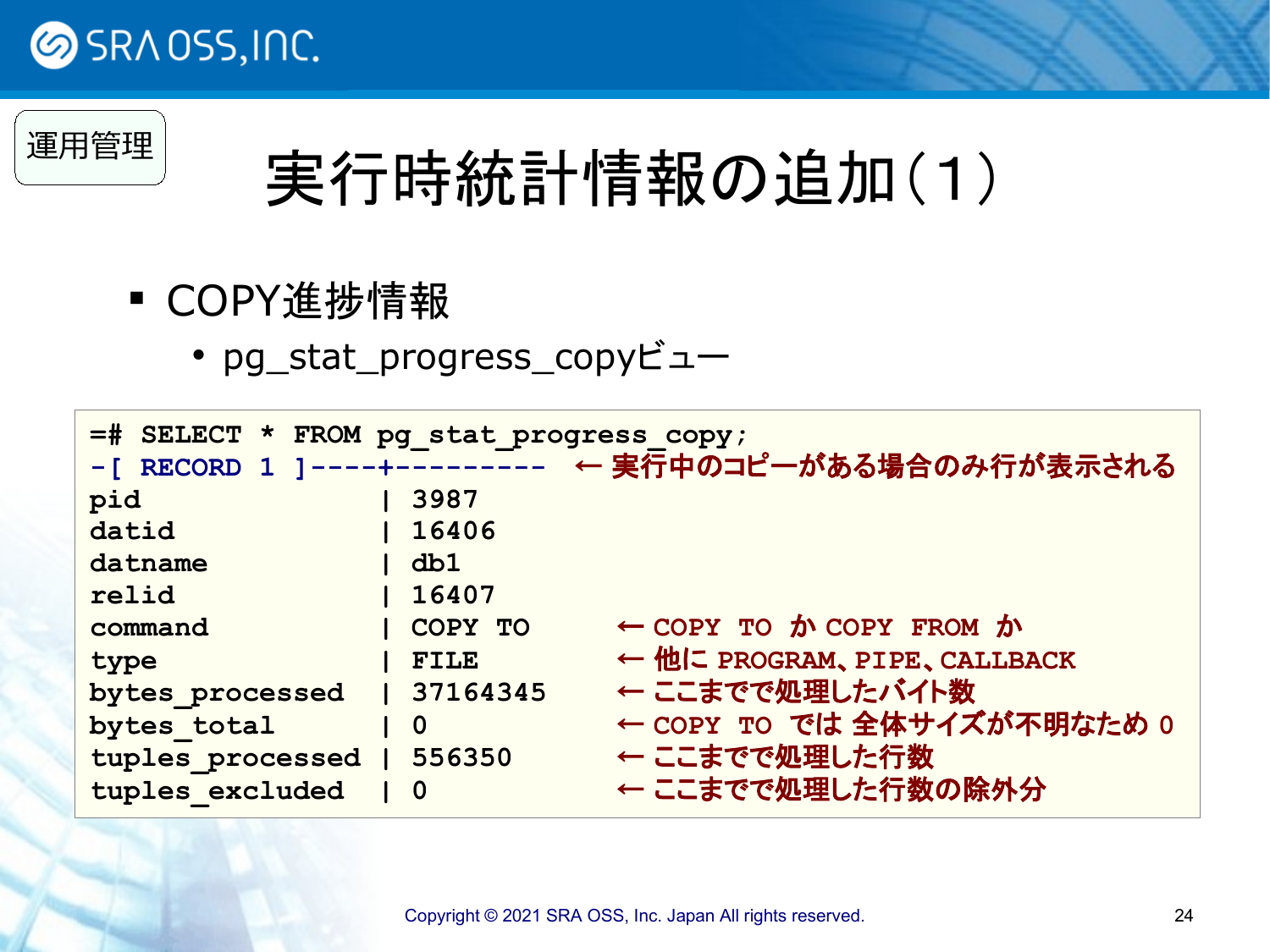



## 実行時統計情報の追加(2)

- WAL書き出し情報
	- pg\_stat\_walビュー:



- WALレコード単位の処理量、ディスク書き出し・フラッシュの統計
- ロジカルレプリケーションの統計情報
	- pg\_stat\_replication\_slotsビュー

| =# SELECT * FROM pg stat replication slots;<br>$-$ [ RECORD 1 ] +--------- |                                       |  |
|----------------------------------------------------------------------------|---------------------------------------|--|
| slot name   sub1<br>spill txns   0                                         | ← spi11書き出ししたトランザクション数                |  |
| spill count   0<br>spill bytes   0                                         | ← spill書き出しした数<br>← spill書き出ししたバイト数   |  |
| stream txns   1<br>stream count   1                                        | ← ストリーム送出したトランザクション数<br>← ストリーム送出した回数 |  |
| stream bytes   67109019                                                    | ← ストリーム送出したバイト数<br>← 処理トランザクション数      |  |
| total txns   1<br>total bytes   67109019                                   | ← 処理バイト数                              |  |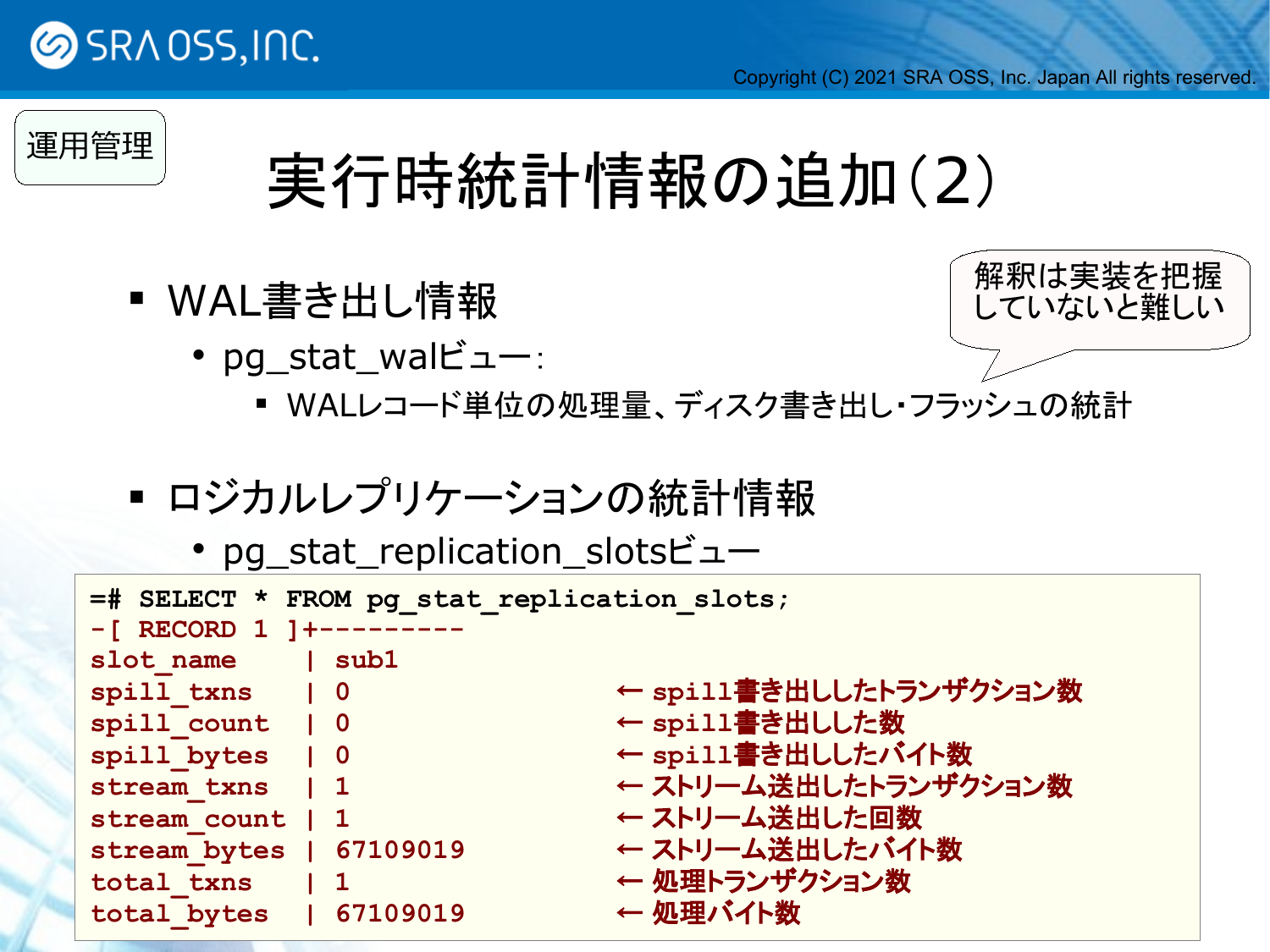

### 運用管理

## pg\_amcheck

- テーブル、インデックスの内部データ構造を検査
- amcheck拡張を簡単に使うためのクライアントコマンド

#### **\$ pg\_amcheck db1**

**\$ pg\_amcheck -d db1 -s public -t pgbench\_accounts -v pg\_amcheck: including database "db1" pg\_amcheck: in database "db1": using amcheck version "1.3" in schema "public" pg\_amcheck: checking heap table "amcheckdb"."public"."pgbench\_accounts" pg\_amcheck: checking btree index "amcheckdb"."public"."pgbench\_accounts\_pkey"**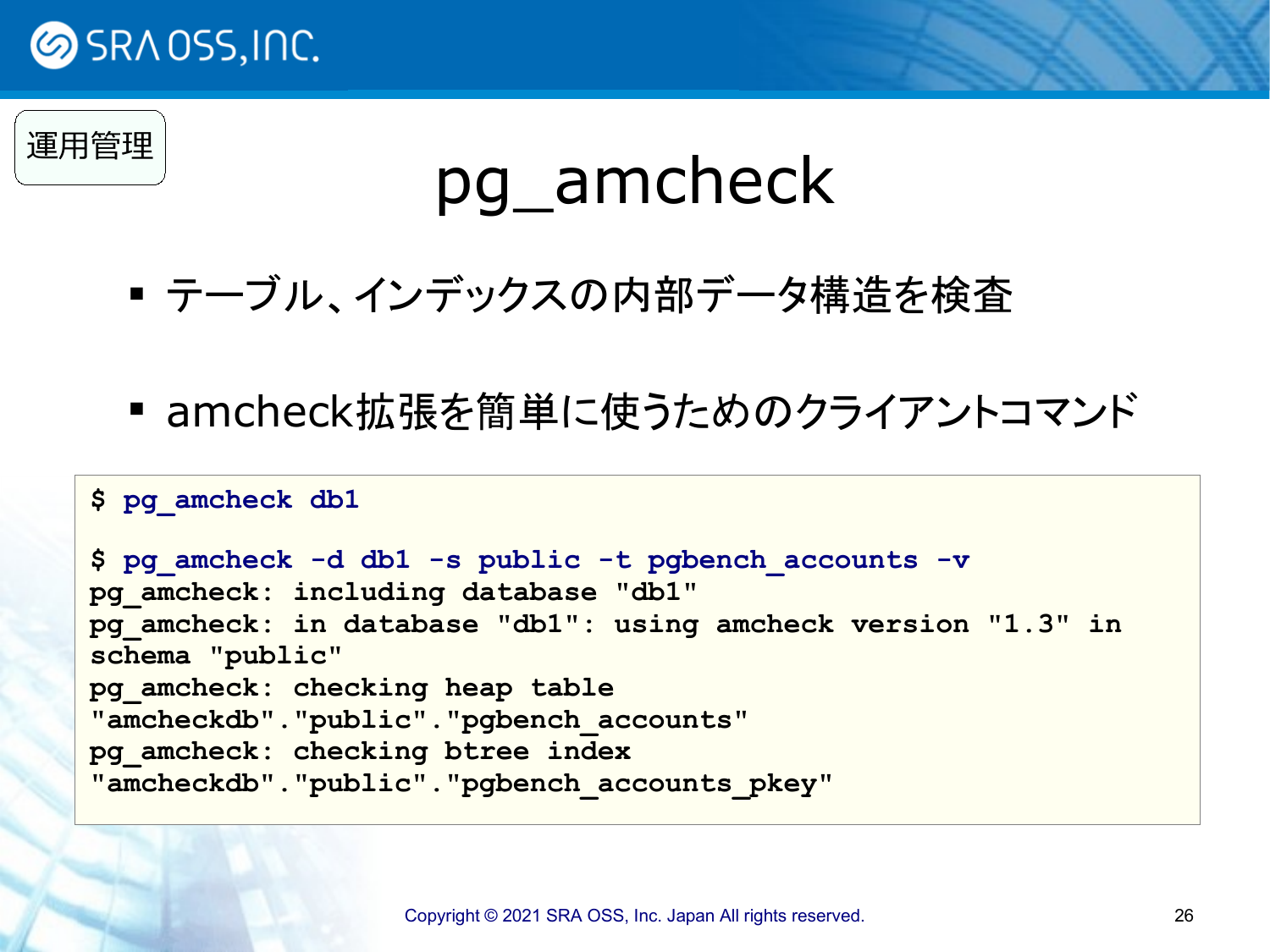

### 運用管理

## pg\_rewind 拡張

- WALを巻き戻すツール
	- あるスタンバイを別のプライマリに追随させるために使用 (新プライマリの昇格点よりも先行しているスタンバイを巻き戻し)
- スタンバイをターゲットにした巻き戻しに対応
	- ユースケース: カスケードの場合

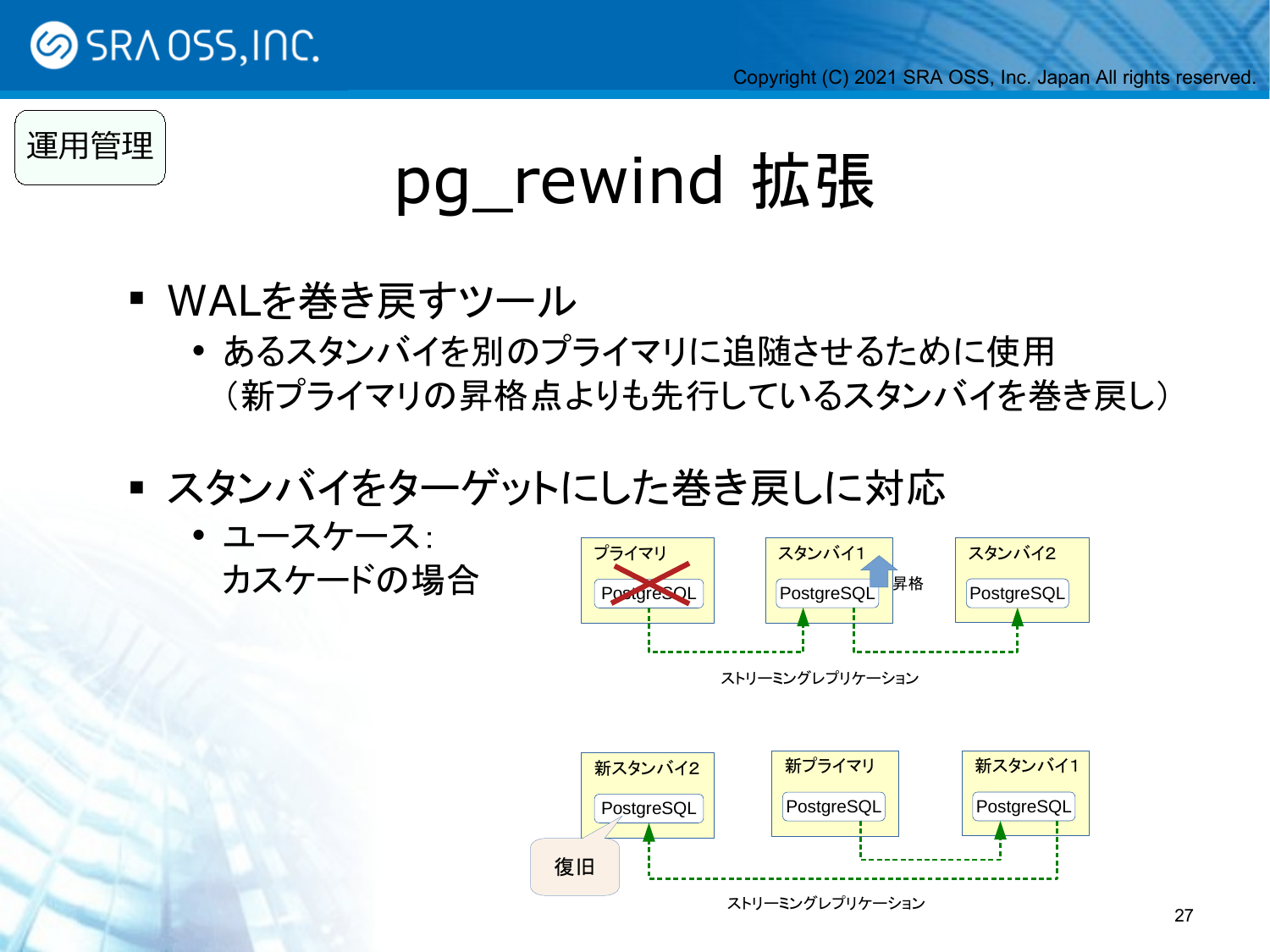

非互換

## 非互換の変更点

- pg\_hba.conf で clientcert=1という記法が廃止
	- verify-ca (=従来の 1 と同じ意味) または verify-full を指定
- V2プロトコル廃止
	- V3プロトコル非対応クライアントは、ほぼ無い
	- サーバ側プリペアドステートメントを使用しないようにするため、 あえて protocolVersion=2 を指定している場合に注意
- 後置単項演算子の廃止
	- 該当する組込演算子は 階乗の ! のみ(代替は factorial関数)
- EXTRACT 戻り値が float8型 から numeric型
- pg\_standby廃止